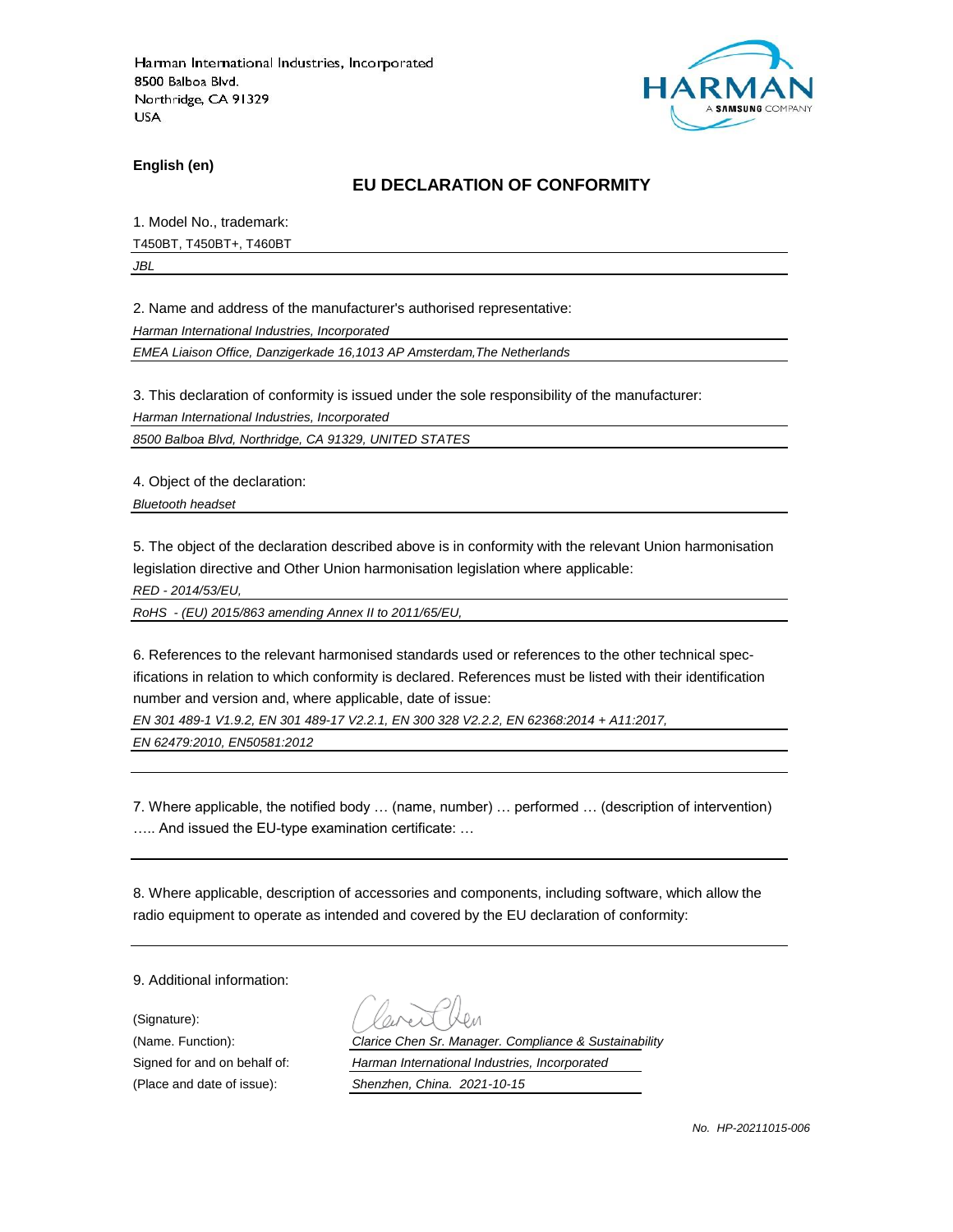

#### **UK DECLARATION OF CONFORMITY**

1. Model No., trademark:

*T450BT, T450BT+, T460BT*

*JBL*

2. Name and address of the manufacturer's authorised representative:

*Harman International Industries, Incorporated*

*Ground Floor, Westside 2, London Road, Apsley, Hemel Hempstead, Hertfordshire, HP3 9TD, United Kingdom.*

3. This declaration of conformity is issued under the sole responsibility of the manufacturer: *Harman International Industries, Incorporated 8500 Balboa Blvd, Northridge, CA 91329, UNITED STATES*

4. Object of the declaration:

*Bluetooth headset*

5. The object of the declaration described above is in conformity with the relevant Union harmonisation legislation directive and Other Union harmonisation legislation where applicable:

*Radio Equipment Regulations 2017*

*The Restriction of the Use of Certain Hazardous Substances in Electrical and Electronic Equipment Regulations 2012*

6. References to the relevant harmonised standards used or references to the other technical specifications in relation to which conformity is declared. References must be listed with their identification number and version and, where applicable, date of issue:

*EN 301 489-1 V1.9.2, EN 301 489-17 V2.2.1, EN 300 328 V2.2.2, EN 62368:2014 + A11:2017, EN 62479:2010, EN50581:2012*

7. Where applicable, the notified body … (name, number) … performed … (description of intervention) ….. And issued the EU-type examination certificate: …

8. Where applicable, description of accessories and components, including software, which allow the radio equipment to operate as intended and covered by the EU declaration of conformity:

9. Additional information:

(Signature):

(Name. Function): *Clarice Chen Sr. Manager. Compliance & Sustainability* Signed for and on behalf of: *Harman International Industries, Incorporated* (Place and date of issue): *Shenzhen, China. 2021-10-15*

*No. HP-20211015-006*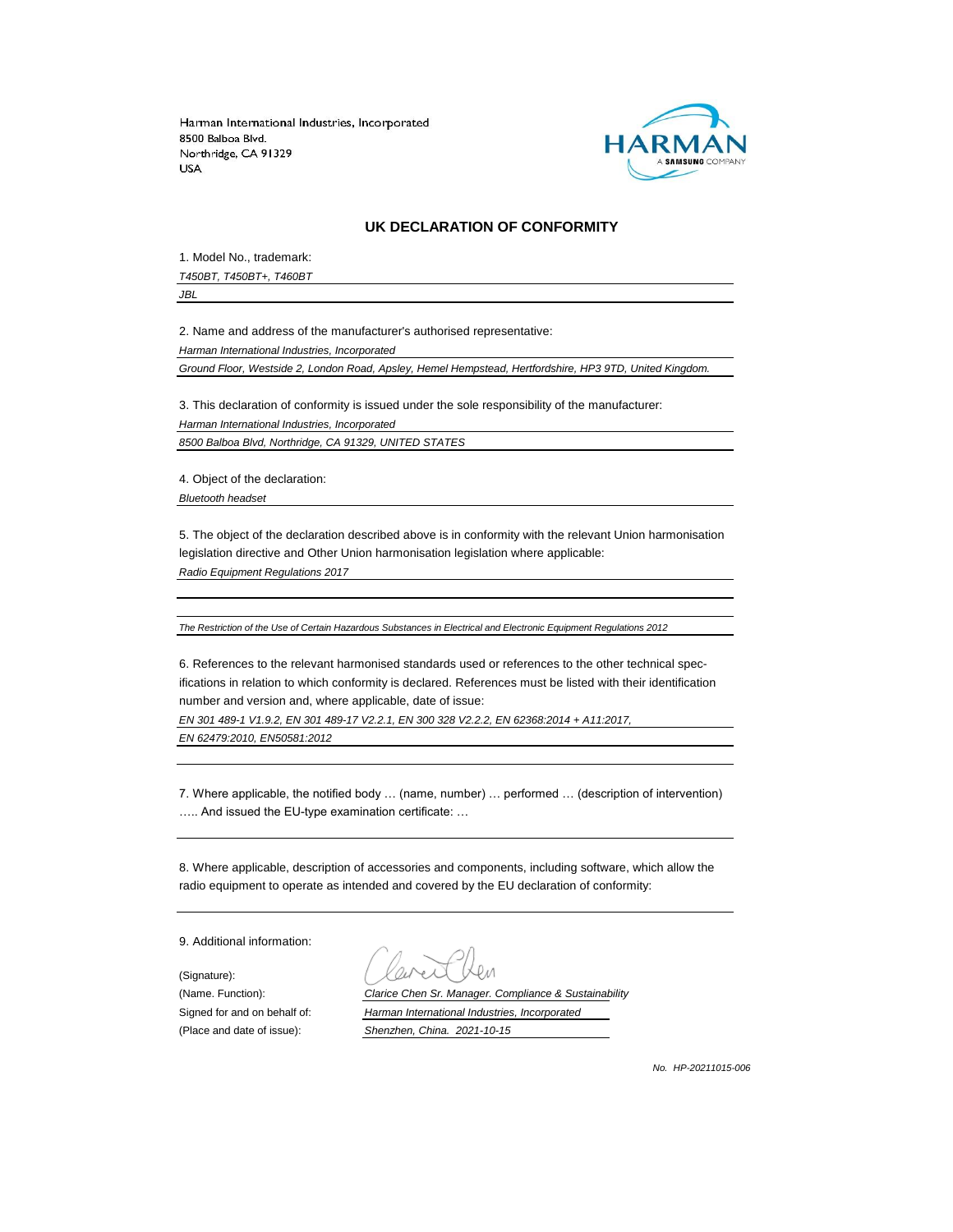

**Български (bg)**

#### **ЕС ДЕКЛАРАЦИЯ ЗА СЪОТВЕТСТВИЕ**

1.Модел No., търговска марка :

T450BT, T450BT+, T460BT

*JBL*

2. Име и адрес на производителя или на неговия упълномощен представител:

*Harman International Industries, Incorporated*

*EMEA Liaison Office, Danzigerkade 16,1013 AP Amsterdam,The Netherlands*

3. Настоящата декларация за съответствие е издадена на отговорността на производителя:

*Harman International Industries, Incorporated*

*8500 Balboa Blvd, Northridge, CA 91329, UNITED STATES*

4. Предмет на декларацията:

*Bluetooth headset*

5. Предметът на декларацията, описан по-горе, отговаря на съответното законодателство на Съюза за хармонизация Директива и Друго законодателство на Съюза за хармонизация, когато е приложимо: *RED - 2014/53/EU,*

*RoHS - (EU) 2015/863 amending Annex II to 2011/65/EU,*

6. Позоваване на използваните хармонизирани стандарти или позоваване на други технически спецификации, по отно отношение на които се декларира съответствие.При позоваването трябва да се посочва техният идентификационен номер и версията им и,ако е приложимо,дата на издаване: *EN 301 489-1 V1.9.2, EN 301 489-17 V2.2.1, EN 300 328 V2.2.2, EN 62368:2014 + A11:2017,* 

*EN 62479:2010, EN50581:2012*

7. Когато е приложимо, нотифицираният орган… (наименование, номер)… извърши … (описание на извършеното) … и издаде сертификата за ЕС изследване на типа: …

8. Когато е приложимо, описание на принадлежностите и компонентите, включително софтуер, които позволяват на радиосъоръжението да работи по предназначение и които са обхванати от ЕС декларацията за съответствие:

9. Допълнителна информация:

(подпис):

(място и дата на издаване): *Shenzhen, China. 2021-10-15*

aren Chen

(име, длъжност): *Clarice Chen Sr. Manager. Compliance & Sustainability*

Подписано за и от името на: *Harman International Industries, Incorporated*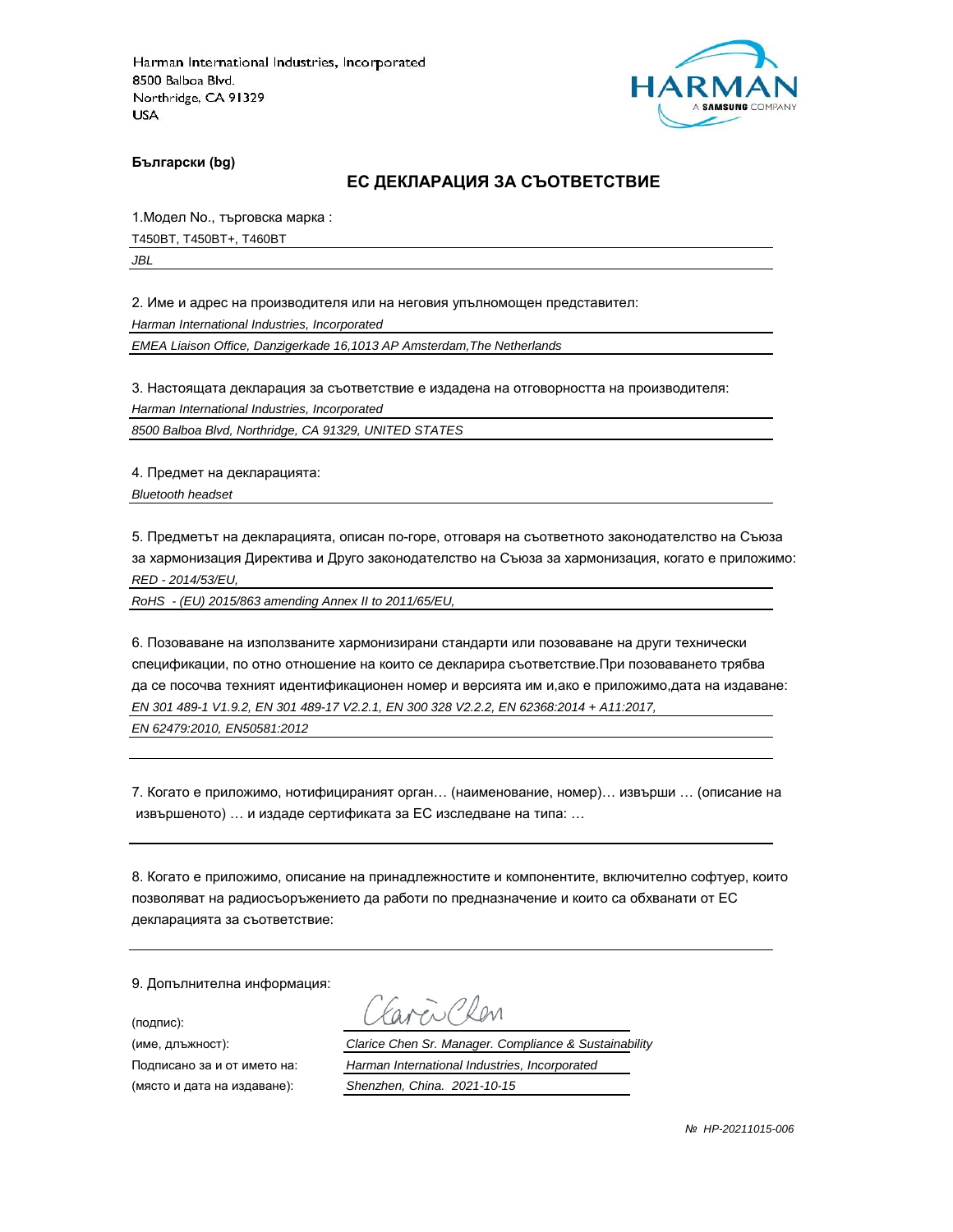

**Deutsch (de)**

## **EU-KONFORMITÄTSERKLÄRUNG**

1. Modell Nr., Handelsmarke:

T450BT, T450BT+, T460BT

*JBL*

2. Name und Anschrift des Herstellers oder seines Bevollmächtigten:

*Harman International Industries, Incorporated*

*EMEA Liaison Office, Danzigerkade 16,1013 AP Amsterdam,The Netherlands*

3. Die alleinige Verantwortung für die Ausstellung dieser Konformitätserklärung trägt der Hersteller:

*Harman International Industries, Incorporated*

*8500 Balboa Blvd, Northridge, CA 91329, UNITED STATES*

4. Gegenstand der Erklärung

*Bluetooth headset*

5. Der oben beschriebene Gegenstand der Erklärung erfüllt die einschlägigen Harmonisierungsrecht -svorschriften der Union Richtlinie und gegebenenfalls weitere Harmonisierungsrechtsvorschriften der Union: *RED - 2014/53/EU,*

*RoHS - (EU) 2015/863 amending Annex II to 2011/65/EU,*

6.Angabe der einschlägigen harmonisierten Normen, die zugrunde gelegt wurden, oder Angabe der anderen technischen Spezifikationen, bezüglich derer die Konformität erklärt wird: Dabei müssen die jeweilige Kennnummer,die angewandte Fassung und gegebenenfalls das Ausgabedatum angegeben werden: *EN 301 489-1 V1.9.2, EN 301 489-17 V2.2.1, EN 300 328 V2.2.2, EN 62368:2014 + A11:2017,* 

*EN 62479:2010, EN50581:2012*

7. Falls zutreffend — Die notifizierte Stelle … (Name, Kennnummer) hat … (Beschreibung ihrer Mitwirkung) … und folgende EU-Baumusterprüfbescheinigung ausgestellt:

8.Falls vorhanden — Beschreibung des Zubehörs und der Bestandteile einschließlich Software,die den bestimmungsgemäßen Betrieb der Funkanlage ermöglichen und von der EU-Konformitätserklärung erfasst werden:

9. Zusatzangaben

(Unterschrift):

(Name, Funktion): *Clarice Chen Sr. Manager. Compliance & Sustainability* Unterzeichnet und im Namen von: *Harman International Industries, Incorporated* (Ort und Datum der Ausstellung): *Shenzhen, China. 2021-10-15*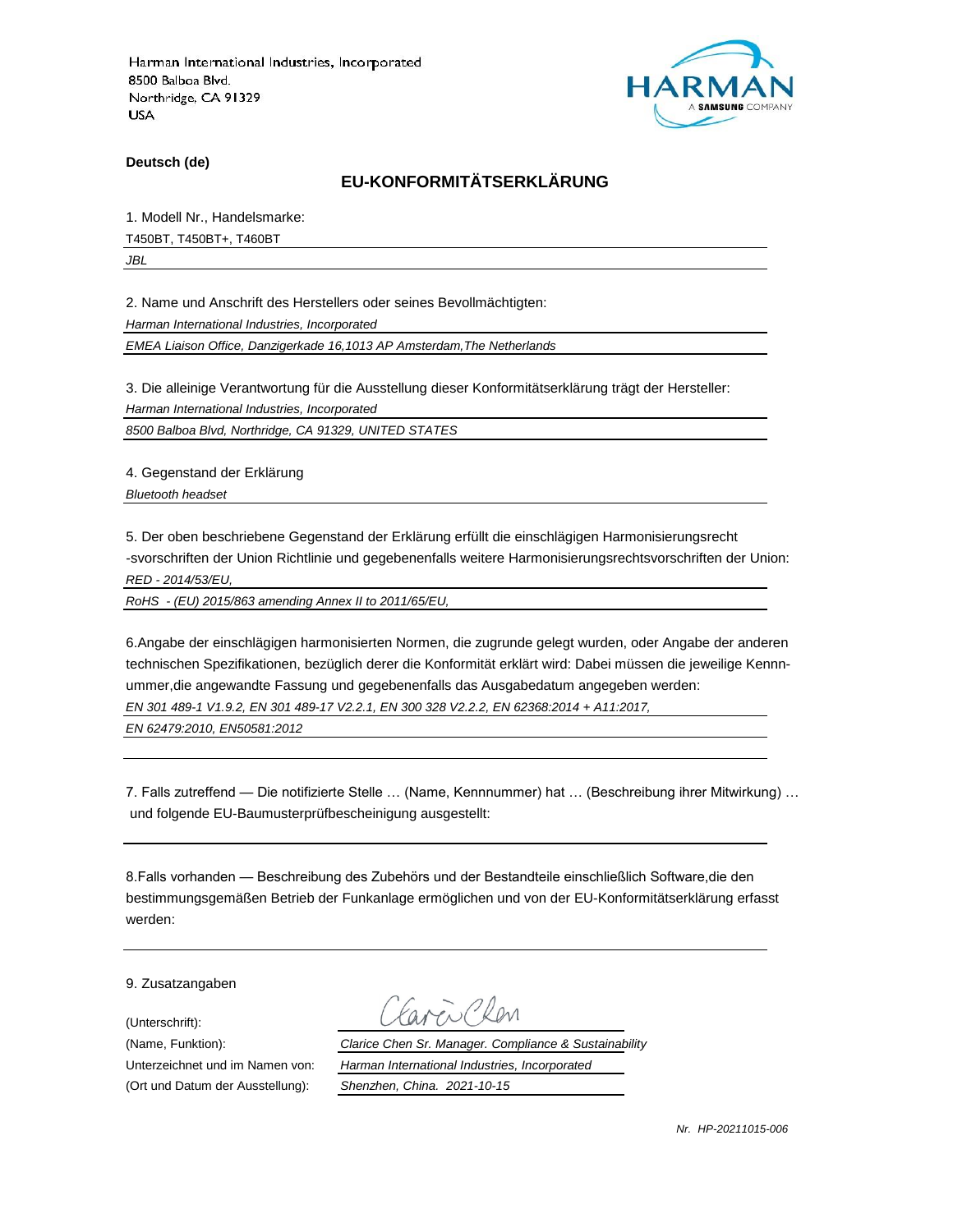

**Hrvatski (hr)**

### **EU IZJAVA O SUKLADNOSTI**

1.Model br.,marka T450BT, T450BT+, T460BT *JBL*

2. Ime i adresa proizvođača ili njegovog ovlaštenog zastupnika:

*Harman International Industries, Incorporated*

*EMEA Liaison Office, Danzigerkade 16,1013 AP Amsterdam,The Netherlands*

3. Za izdavanje ove izjave o sukladnosti odgovoran je isključivo proizvođač:

*Harman International Industries, Incorporated*

*8500 Balboa Blvd, Northridge, CA 91329, UNITED STATES*

4. Predmet izjave:

*Bluetooth headset*

5. Prethodno opisani predmet izjave u skladu je s relevantnim zakonodavstvom Unije o usklađivanju i drugim zakonodavstvom Unije o usklađivanju prema potrebi:

*RED - 2014/53/EU,*

*RoHS - (EU) 2015/863 amending Annex II to 2011/65/EU,*

6. Upućivanja na odgovarajuće usklađene norme koje se upotrebljavaju ili upućivanje na druge tehničke specifikacije u odnosu na koje se deklarira sukladnost. Upućivanja moraju biti navedena s identifikacijskim brojem i verzijom te, prema potrebi, datumom izdavanja:

*EN 301 489-1 V1.9.2, EN 301 489-17 V2.2.1, EN 300 328 V2.2.2, EN 62368:2014 + A11:2017,* 

*EN 62479:2010, EN50581:2012*

7.Prema potrebi, prijavljeno tijelo ... (naziv, broj) … provelo je … (opis intervencije) … i izdalo potvrdu o EU ispitivanju tipa:

8. Prema potrebi, opis dodatne opreme i sastavnica, uključujući softver, koji omogućuju normalan rad radijske opreme koji je obuhvaćen EU izjavom o sukladnosti:

9. Dodatne informacije:

(potpis):

(ime, funkcija) *Clarice Chen Sr. Manager. Compliance & Sustainability* Potpisano za i u ime: *Harman International Industries, Incorporated* (mjesto i datum izdavanja): *Shenzhen, China. 2021-10-15*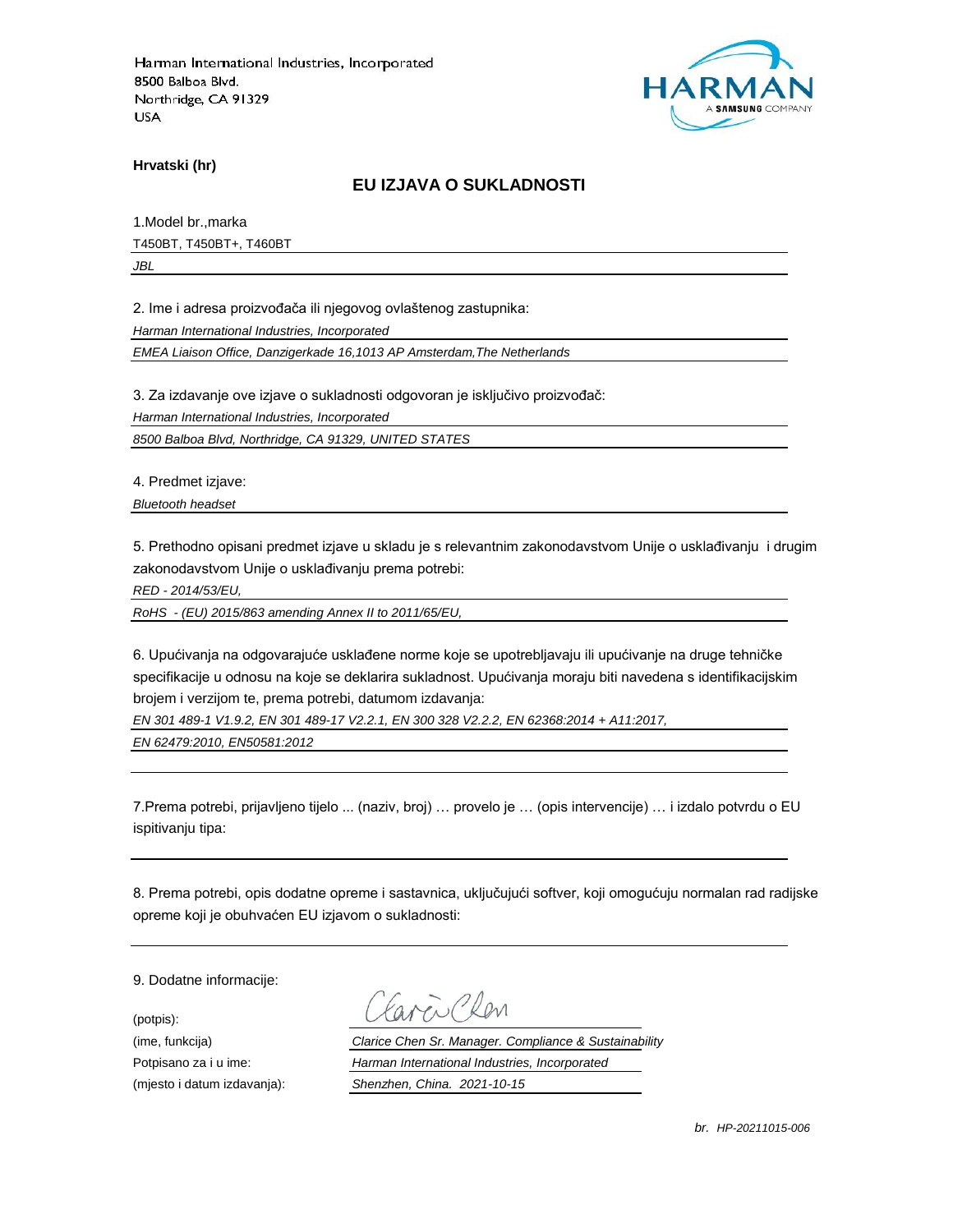

**čeština (cs)**

# **EU PROHLÁŠENÍ O SHODĚ**

1. Model č.,ochranná známka:

T450BT, T450BT+, T460BT

*JBL*

2. Jméno a adresa výrobce nebo jeho zplnomocněného zástupce:

*Harman International Industries, Incorporated*

*EMEA Liaison Office, Danzigerkade 16,1013 AP Amsterdam,The Netherlands*

3. Toto prohlášení o shodě se vydává na výhradní odpovědnost výrobce:

*Harman International Industries, Incorporated*

*8500 Balboa Blvd, Northridge, CA 91329, UNITED STATES*

4. Předmět prohlášení:

*Bluetooth headset*

5. Výše popsaný předmět prohlášení je ve shodě s příslušnými harmonizovanými právními předpisy Unie a náležitých případech další harmonizované právní předpisy Unie:

*RED - 2014/53/EU,*

*RoHS - (EU) 2015/863 amending Annex II to 2011/65/EU,*

6. Odkazy na příslušné harmonizované normy, které byly použity, nebo na jiné technické specifikace, na jejichž základě se shoda prohlašuje. Odkazy se uvedou s jejich identifikačním číslem a verzí a v příslušných případech rovněž s datem vydání:

*EN 301 489-1 V1.9.2, EN 301 489-17 V2.2.1, EN 300 328 V2.2.2, EN 62368:2014 + A11:2017,* 

*EN 62479:2010, EN50581:2012*

7. Případně: oznámený subjekt ... (název, číslo) … provedl … (popis opatření) … a vydal certifikát EU přezkoušení typu:

8.V příslušných případech popis příslušenství a součástí, včetně softwaru, které umožňují zamýšlené fungování rádiového zařízení v souladu s EU prohlášením o shodě:

9. Další informace:

(podpis):

(jméno, funkce): *Clarice Chen Sr. Manager. Compliance & Sustainability* Podepsáno za a jménem: *Harman International Industries, Incorporated* (místo a datum vydání): *Shenzhen, China. 2021-10-15*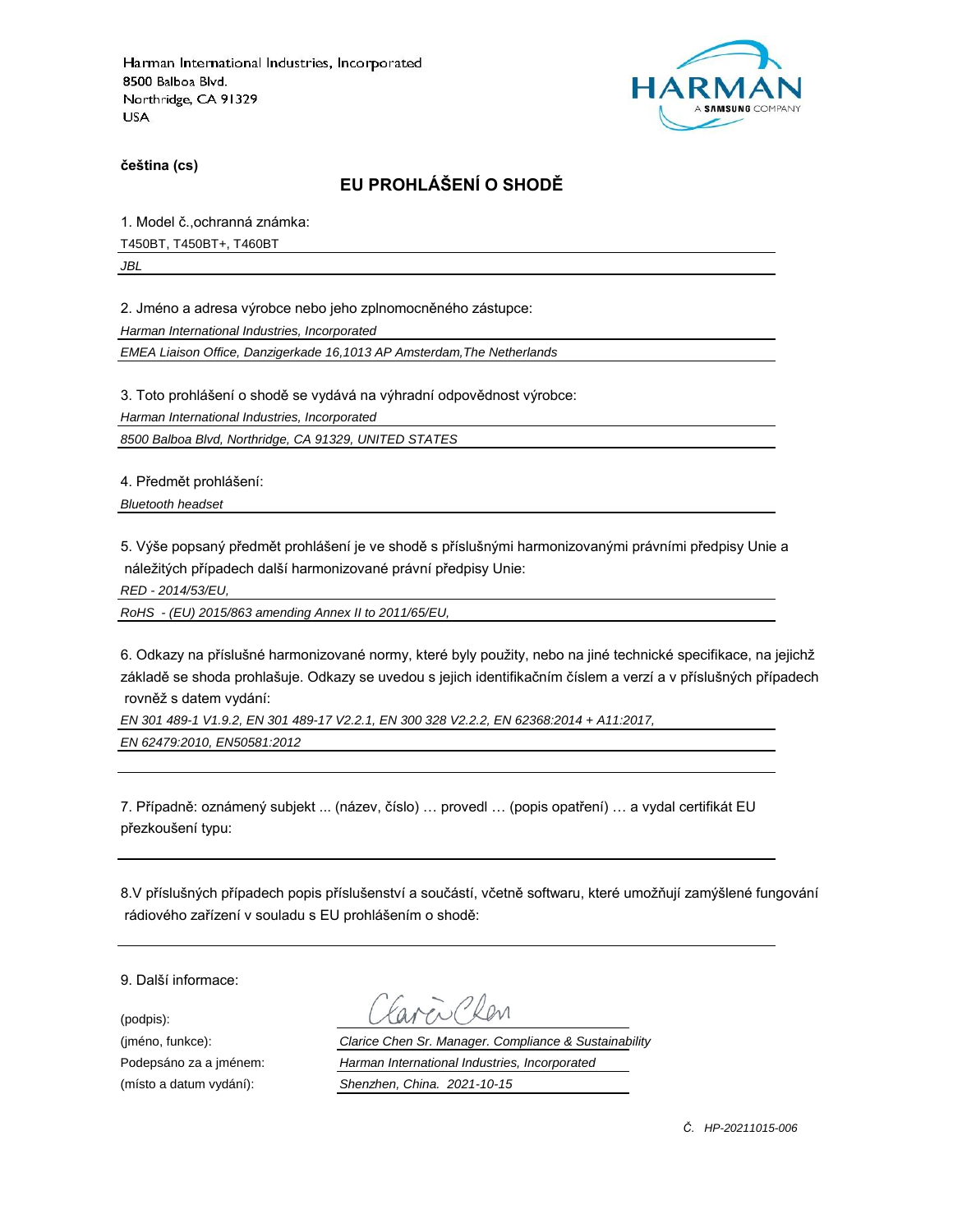

**eesti keel (et)**

#### **ELI VASTAVUSDEKLARATSIOON**

1. Tootenumber,kaubamärk:

T450BT, T450BT+, T460BT

*JBL*

2. Tootja või tema volitatud esindaja nimi ja aadress:

*Harman International Industries, Incorporated*

*EMEA Liaison Office, Danzigerkade 16,1013 AP Amsterdam,The Netherlands*

3. Käesolev vastavusdeklaratsioon on välja antud tootja ainuvastutusel:

*Harman International Industries, Incorporated*

*8500 Balboa Blvd, Northridge, CA 91329, UNITED STATES*

4. Deklareeritav toode:

*Bluetooth headset*

5. Ülalkirjeldatud deklareeritav toode on kooskõlas asjakohaste liidu ühtlustamisõigusaktidega ja Muud liidu ühtlustamisõigusaktid (vajaduse korral):

*RED - 2014/53/EU,*

*RoHS - (EU) 2015/863 amending Annex II to 2011/65/EU,*

6. Viited kasutatud harmoneeritud standarditele või muudele tehnilistele kirjeldustele, millele vastavust deklareeritakse. Viidetele peab lisama nende identifitseerimisnumbri ja versiooni ning vajaduse korral väljaandmise kuupäeva:

*EN 301 489-1 V1.9.2, EN 301 489-17 V2.2.1, EN 300 328 V2.2.2, EN 62368:2014 + A11:2017,* 

*EN 62479:2010, EN50581:2012*

7.Vajaduse korral: teavitatud asutus … (nimi, number) … teostas … (tegevuse kirjeldus) … ja andis välja Eli tüübihindamistõendi:

8.Vajaduse korral selliste tarvikute ja osade, samuti tarkvara kirjeldus, mis võimaldavad raadioseadet kasutada ettenähtud otstarbel ja kooskõlas ELi vastavusdeklaratsiooniga:

9. Lisateave:

(allkiri):

(nimi, ametinimetus): *Clarice Chen Sr. Manager. Compliance & Sustainability* Alla kirjutanud (kelle poolt/nimel): *Harman International Industries, Incorporated* (väljaandmise koht ja kuupäev): *Shenzhen, China. 2021-10-15*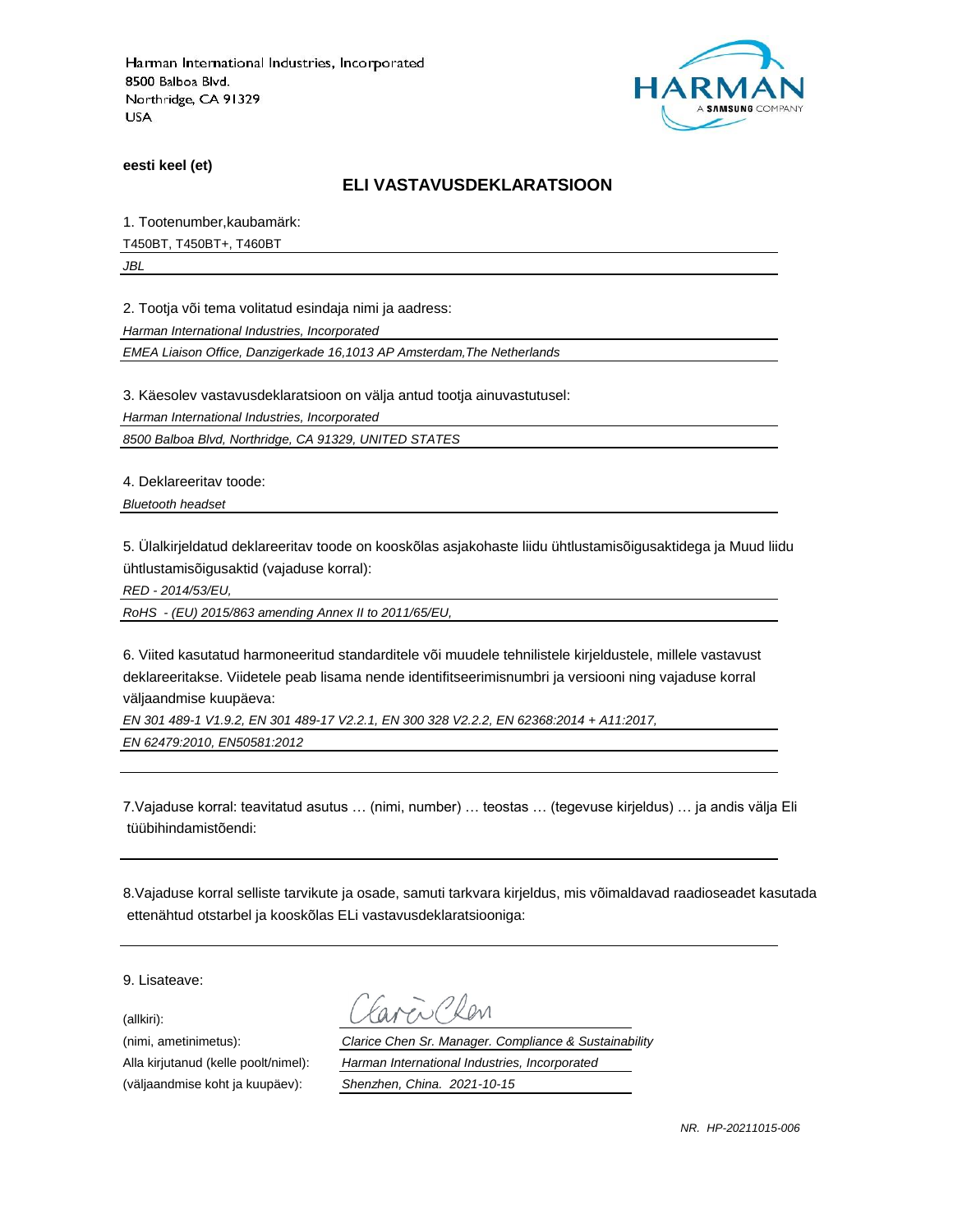

**español (es)**

## **DECLARACIÓN UE DE CONFORMIDAD**

1. Nombre del Modelo,marca:

T450BT, T450BT+, T460BT

*JBL*

2. Nombre y dirección del fabricante o de su representante autorizado:

*Harman International Industries, Incorporated*

*EMEA Liaison Office, Danzigerkade 16,1013 AP Amsterdam,The Netherlands*

3. La presente declaración de conformidad se expide bajo la exclusiva responsabilidad del fabricante.

*Harman International Industries, Incorporated*

*8500 Balboa Blvd, Northridge, CA 91329, UNITED STATES*

4. Objeto de la declaración:

*Bluetooth headset*

5. El objeto de la declaración descrito anteriormente es conforme con la legislación de armonización pertinente de la Unión y Otra legislación de armonización de la Unión, cuando sea aplicable:

*RED - 2014/53/EU,*

*RoHS - (EU) 2015/863 amending Annex II to 2011/65/EU,*

6.Referencias a las normas armonizadas pertinentes utilizadas o referencias a las otras especificaciones técnicas en relación con las cuales se declara la conformidad. Las referencias se enumerarán con su número de identificación y su versión y, en su caso, la fecha de emisión:

*EN 301 489-1 V1.9.2, EN 301 489-17 V2.2.1, EN 300 328 V2.2.2, EN 62368:2014 + A11:2017,* 

*EN 62479:2010, EN50581:2012*

7. Cuando proceda: El organismo notificado … (nombre, número) … ha efectuado … (descripción de la intervención) … y expedido el certificado de examen UE de tipo:

8. Cuando proceda, descripción de los accesorios y componentes, incluido el software, que permiten que el equipo radioeléctrico funcione como estaba previsto y esté amparado por la declaración UE de conformidad:

9. Información adicional:

(Firma):

Plen

(nombre, cargo): *Clarice Chen Sr. Manager. Compliance & Sustainability* Firmado en nombre de: *Harman International Industries, Incorporated* (lugar y fecha de expedición): *Shenzhen, China. 2021-10-15*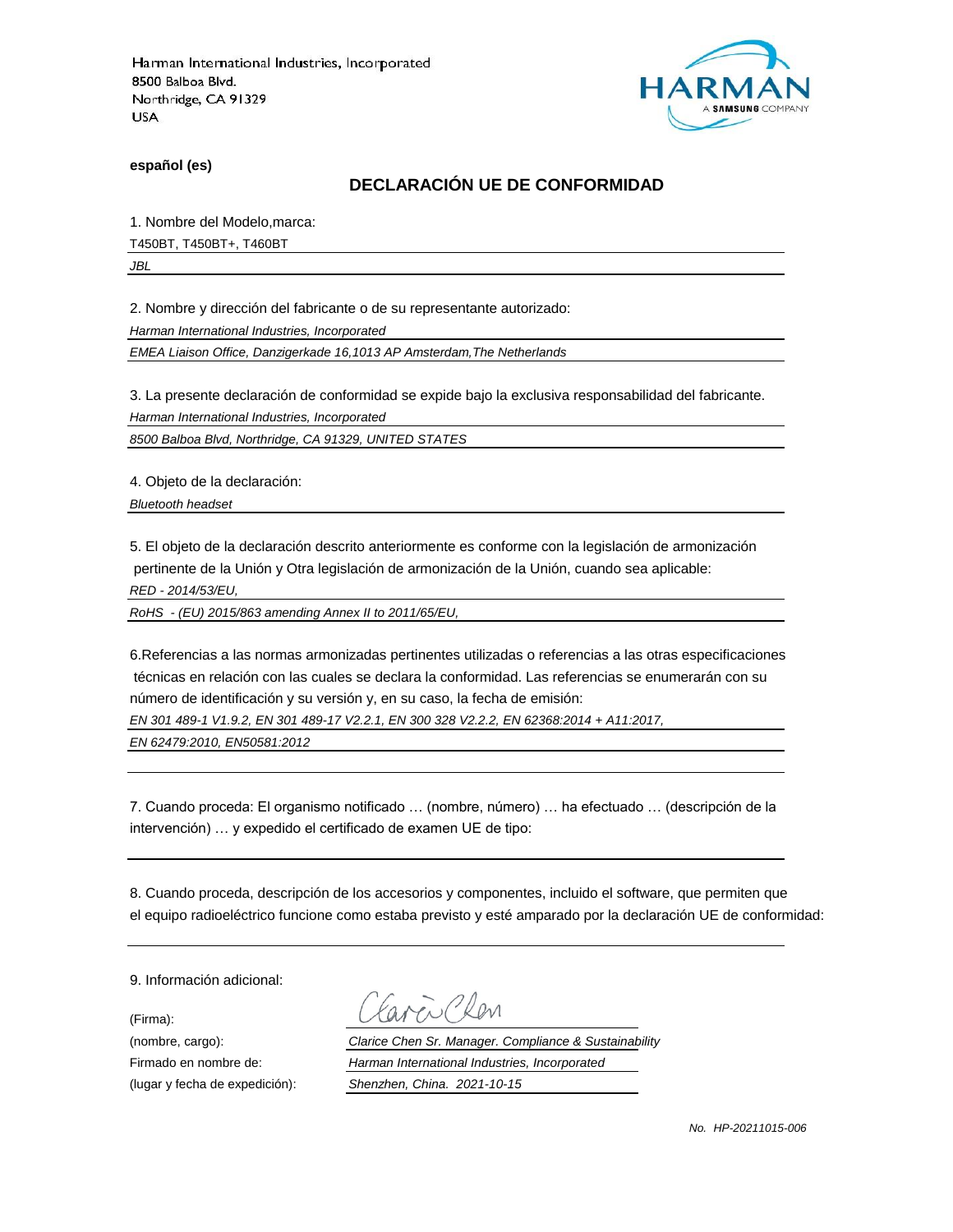

**italiano (it)**

## **DICHIARAZIONE DI CONFORMITÀ UE**

1. Modello n.,brand: T450BT, T450BT+, T460BT *JBL*

2. Nome e indirizzo del fabbricante o del suo rappresentante autorizzato:

*Harman International Industries, Incorporated*

*EMEA Liaison Office, Danzigerkade 16,1013 AP Amsterdam,The Netherlands*

3. La presente dichiarazione di conformità è rilasciata sotto l'esclusiva responsabilità del fabbricante:

*Harman International Industries, Incorporated*

*8500 Balboa Blvd, Northridge, CA 91329, UNITED STATES*

4. Oggetto della dichiarazione:

*Bluetooth headset*

5. L'oggetto della dichiarazione di cui sopra è conforme alla pertinente normativa di armonizzazione dell'Unione e Se del caso, altre normative di armonizzazione dell'Unione:

*RED - 2014/53/EU,*

*RoHS - (EU) 2015/863 amending Annex II to 2011/65/EU,*

6. Riferimento alle pertinenti norme armonizzate utilizzate o riferimenti alle altre specifiche tecniche in relazione alle quali è dichiarata la conformità. I riferimenti devono essere indicati con il loro numero di identificazione e versione e, se del caso, la data di emissione:

*EN 301 489-1 V1.9.2, EN 301 489-17 V2.2.1, EN 300 328 V2.2.2, EN 62368:2014 + A11:2017,* 

*EN 62479:2010, EN50581:2012*

7. Se del caso, l'organismo notificato … (denominazione, numero) … ha effettuato … (descrizione dell'intervento) … e rilasciato il certificato di esame UE del tipo:

8. Se del caso, una descrizione degli accessori e dei componenti inclusi nella dichiarazione di con -formità UE,compreso il software, che consentono all'apparecchiatura radio di funzionare come previsto:

9. Informazioni supplementari:

(Firma):

(luogo e data del rilascio): *Shenzhen, China. 2021-10-15*

i Plan

(nome, funzione): *Clarice Chen Sr. Manager. Compliance & Sustainability* Firmato a nome e per conto di: *Harman International Industries, Incorporated*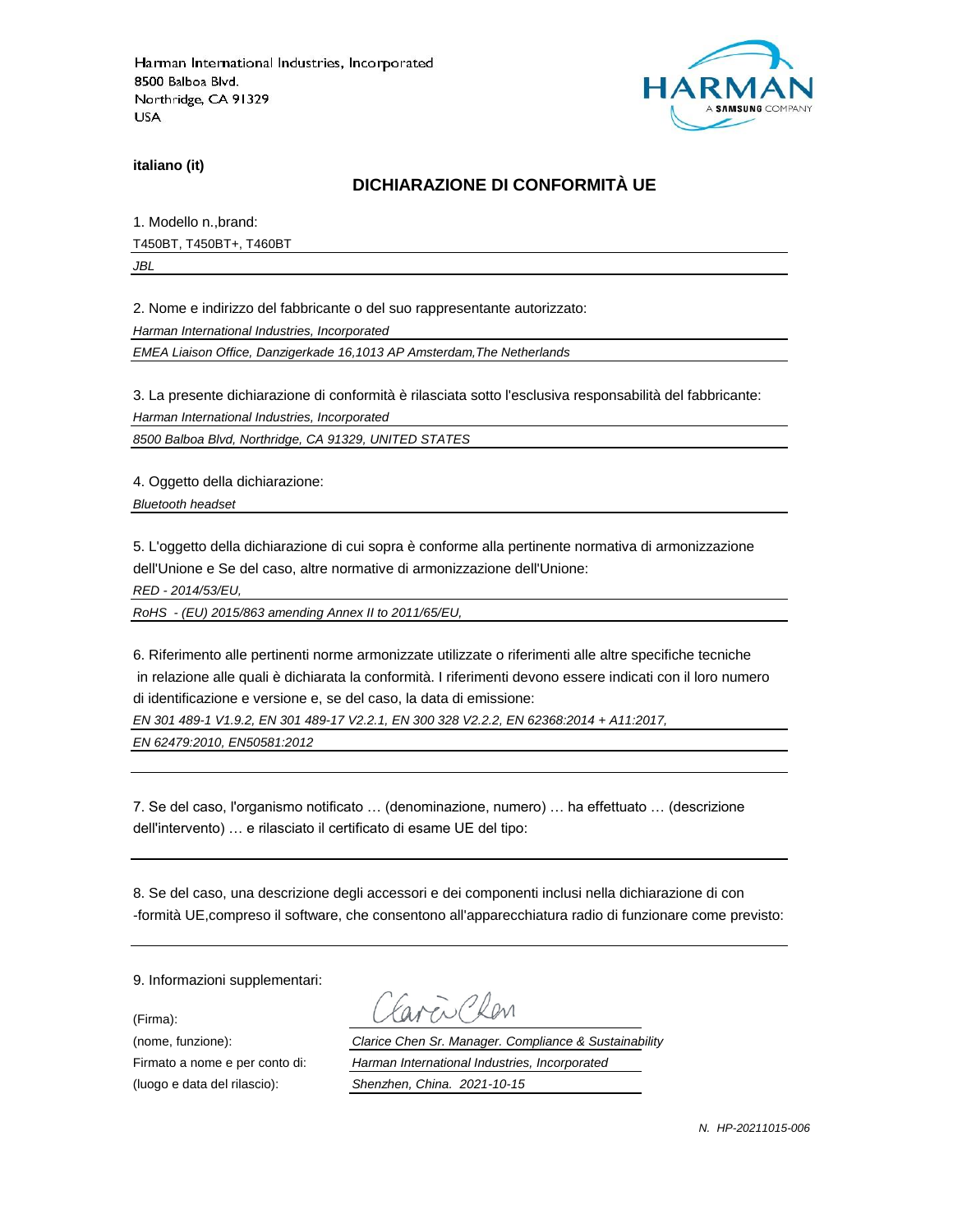

**dansk (da)**

### **EU-OVERENSSTEMMELSESERKLÆ RING**

1. Model nr., mærke: T450BT, T450BT+, T460BT

*JBL*

2. Navn og adresse på fabrikanten eller dennes bemyndigede repræ sentant:

*Harman International Industries, Incorporated*

*EMEA Liaison Office, Danzigerkade 16,1013 AP Amsterdam,The Netherlands*

3. Denne overensstemmelseserklæring udstedes på fabrikantens ansvar:

*Harman International Industries, Incorporated*

*8500 Balboa Blvd, Northridge, CA 91329, UNITED STATES*

4. Erklæringens genstand:

*Bluetooth headset*

5. Genstanden for erklæringen, som beskrevet ovenfor, er i overensstemmelse med den relevante EU-harmoniseringslovgivning og Eventuelt anden EU-harmoniseringslovgivning:

*RED - 2014/53/EU,*

*RoHS - (EU) 2015/863 amending Annex II to 2011/65/EU,*

6.Henvisninger til de relevante anvendte harmoniserede standarder eller henvisninger til de andre tekniske specifikationer, som der erklæres overensstemmelse med. Henvisninger angives med deres identifikationsnummer og version og eventuelt udstedelsesdato:

*EN 301 489-1 V1.9.2, EN 301 489-17 V2.2.1, EN 300 328 V2.2.2, EN 62368:2014 + A11:2017,* 

*EN 62479:2010, EN50581:2012*

7. Hvor det er relevant, det bemyndigede organ … (navn, nummer) har foretaget … (beskrivelse af aktiviteten) … og udstedt EU-typeafprøvningsattest:

8. I givet fald beskrivelse af tilbehør og komponenter, herunder software, som får radioudstyret til at fungere efter hensigten og er dækket af EU-overensstemmelseserklæringen:

9. Supplerende oplysninger:

(Underskrift):

(udstedelsessted og -dato): *Shenzhen, China. 2021-10-15*

(navn, stilling) (underskrift): *Clarice Chen Sr. Manager. Compliance & Sustainability* Underskrevet for og på vegne af: *Harman International Industries, Incorporated*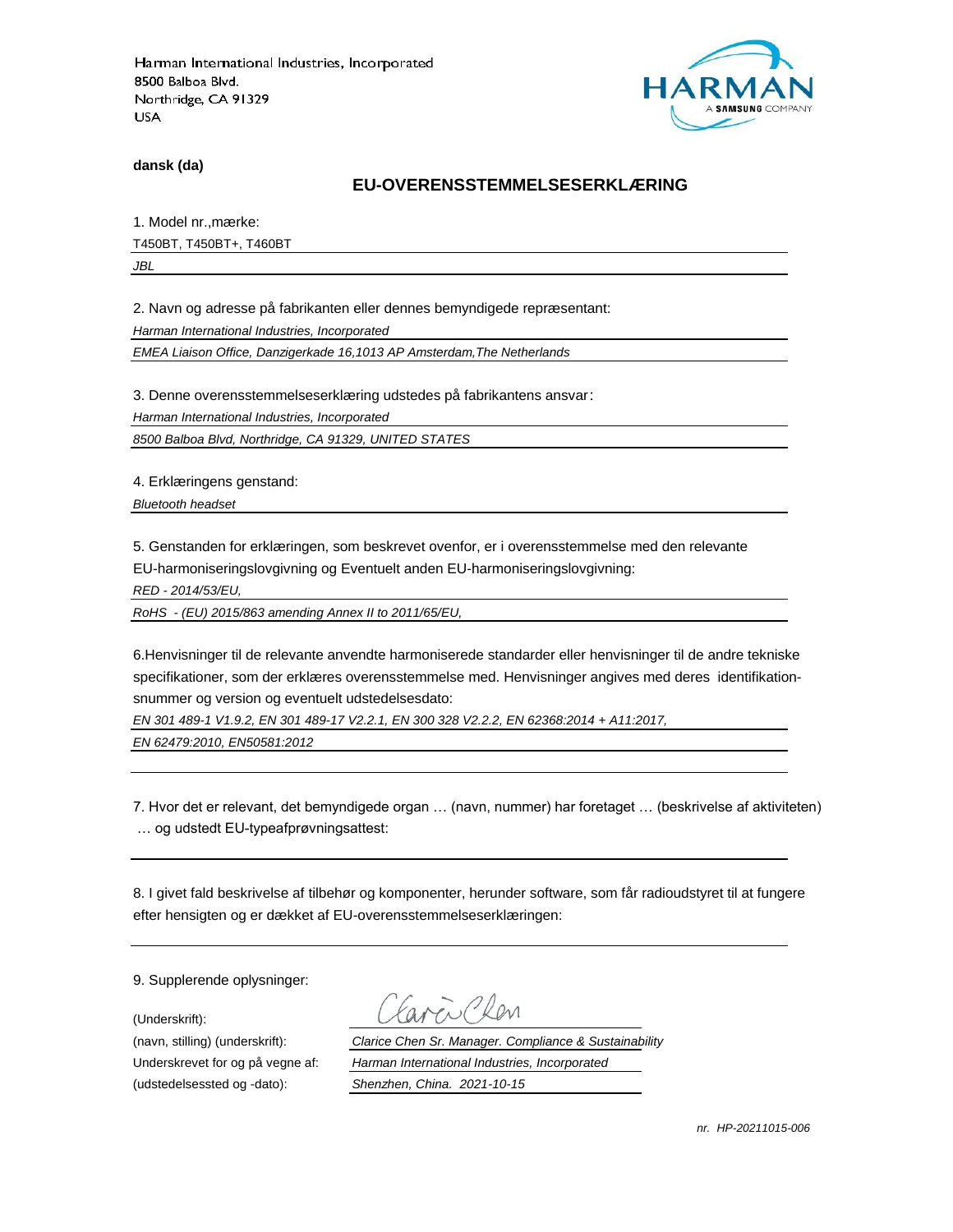

**ελληνικά (el)**

#### **ΔΗΛΩΣΗ ΣΥΜΜΟΡΦΩΣΗΣ ΕΕ**

1. Αριθμός μοντέλου, εμπορικό σήμα: T450BT, T450BT+, T460BT *JBL*

2. Όνομα και διεύθυνση του κατασκευαστή ή του εξουσιοδοτημένου αντιπροσώπου του:

*Harman International Industries, Incorporated*

*EMEA Liaison Office, Danzigerkade 16,1013 AP Amsterdam,The Netherlands*

3. Η παρούσα δήλωση συμμόρφωσης εκδίδεται με αποκλειστική ευθύνη του κατασκευαστή:

*Harman International Industries, Incorporated*

*8500 Balboa Blvd, Northridge, CA 91329, UNITED STATES*

4.Αντικείμενο της δήλωσης:

*Bluetooth headset*

5. Ο στόχος της δήλωσης που περιγράφεται παραπάνω είναι σύμφωνος προς τη σχετική ενωσιακή νομοθεσία εναρμόνισης και Άλλη ενωσιακή νομοθεσία εναρμόνισης, κατά περίπτωση

*RED - 2014/53/EU,*

*RoHS - (EU) 2015/863 amending Annex II to 2011/65/EU,*

6. Αναφορές στα σχετικά εναρμονισμένα πρότυπα που χρησιμοποιούνται ή αναφορές στις λοιπές τεχνικές προδιαγραφές σε σχέση με τις οποίες δηλώνεται η συμμόρφωση. Οι αναφορές πρέπει να απαριθμούνται με τον αριθμό αναγνώρισης και την έκδοση και, κατά περίπτωση, την ημερομηνία δημοσίευσής τους: *EN 301 489-1 V1.9.2, EN 301 489-17 V2.2.1, EN 300 328 V2.2.2, EN 62368:2014 + A11:2017,* 

*EN 62479:2010, EN50581:2012*

7.Όπου έχει εφαρμογή, ο κοινοποιημένος οργανισμός … (ονομασία, αριθμός) … πραγματοποίησε (περιγραφή της παρέμβασης) … και εξέδωσε το πιστοποιητικό εξέτασης τύπου ΕΕ:

8.Όπου έχει εφαρμογή, περιγραφή των παρελκόμενων και εξαρτημάτων, συμπεριλαμβανομένου του λογισμικού, που επιτρέπουν στον ραδιοεξοπλισμό να λειτουργεί όπως προβλέπεται και που καλύπτ -N43ονται από τη δήλωση συμμόρφωσης:

9. Συμπληρωματικές πληροφορίες:

(υπογραφή):

res Clar (όνομα, θέση): *Clarice Chen Sr. Manager. Compliance & Sustainability* Υπογραφή για λογαριασμό εξ ονόματος: *Harman International Industries, Incorporated*

(τόπος και ημερομηνία έκδοσης): *Shenzhen, China. 2021-10-15*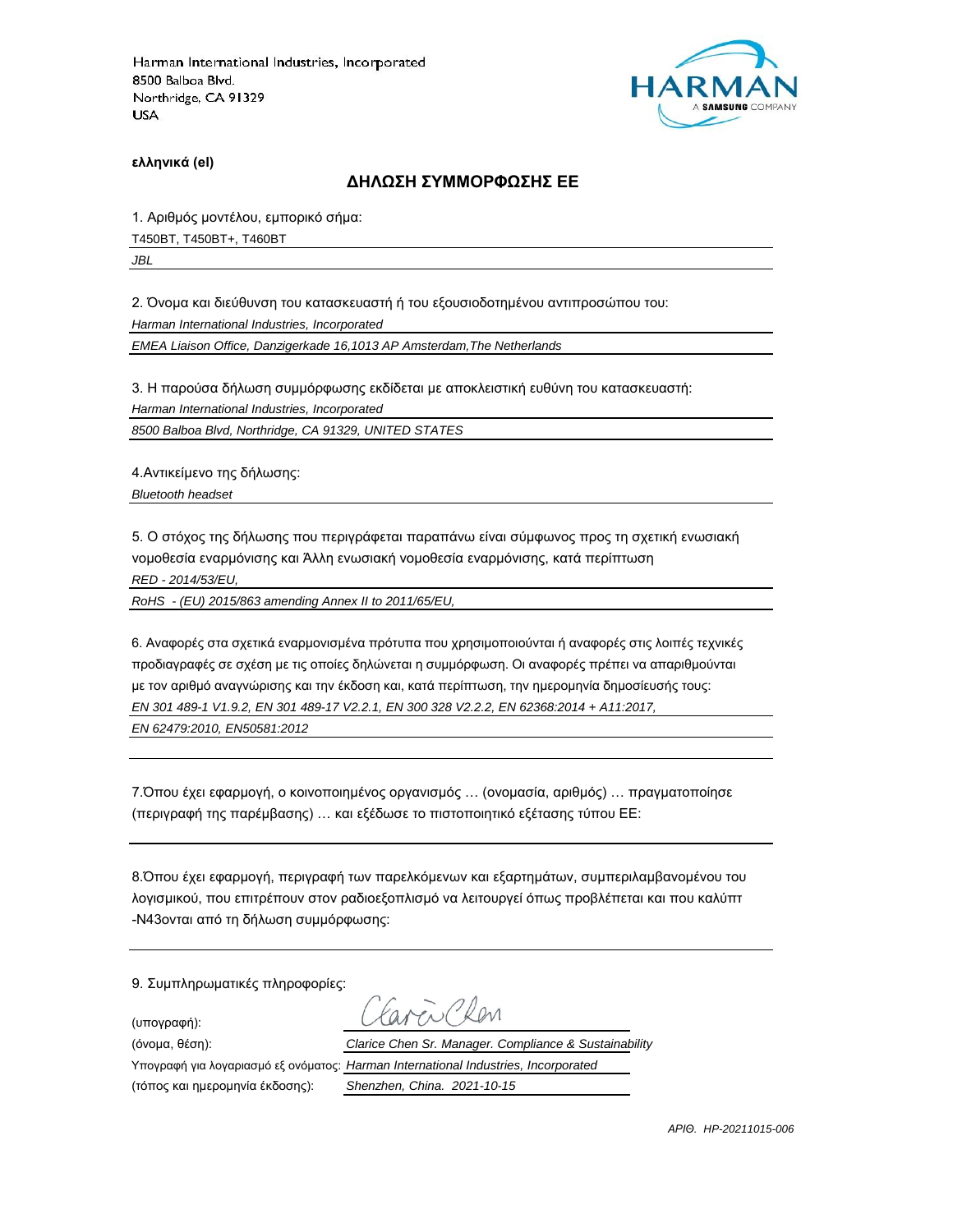

**français (fr)**

#### **DECLARATION UE DE CONFORMITE**

1. numéro de modèle,marque:

T450BT, T450BT+, T460BT

*JBL*

2. Nom et adresse du fabricant ou de son mandataire:

*Harman International Industries, Incorporated*

*EMEA Liaison Office, Danzigerkade 16,1013 AP Amsterdam,The Netherlands*

3. La présente déclaration de conformité est établie sous la seule responsabilité du fabricant:

*Harman International Industries, Incorporated*

*8500 Balboa Blvd, Northridge, CA 91329, UNITED STATES*

4. Objet de la déclaration:

*Bluetooth headset*

5. L'objet de la déclaration décrit ci-dessus est conforme à la législation d'harmonisation de l'Union applicable et Autres législations d'harmonisation de l'Union, s'il y a lieu:

*RED - 2014/53/EU,*

*RoHS - (EU) 2015/863 amending Annex II to 2011/65/EU,*

6. Références des normes harmonisées pertinentes appliquées ou des autres spécifications techniques par rapport auxquelles la conformité est déclarée. Il faut indiquer, pour chaque référence, le numéro d'identification, la version et, le cas échéant, la date d'émission:

*EN 301 489-1 V1.9.2, EN 301 489-17 V2.2.1, EN 300 328 V2.2.2, EN 62368:2014 + A11:2017,* 

*EN 62479:2010, EN50581:2012*

7.S'il y a lieu: l'organisme notifié … (nom, numéro) … a réalisé … (description de l'intervention) … et a délivré le certificat d'examen UE de type:

8.S'il y a lieu, description des accessoires et des éléments (y compris logiciels) qui permettent à l'équipement radioélectrique de fonctionner selon sa destination et qui sont couverts par la déclaration UE de conformité:

9. Informations complémentaires:

(Signature):

(nom, fonction): *Clarice Chen Sr. Manager. Compliance & Sustainability* Signé par et au nom de: *Harman International Industries, Incorporated* (lieu et date d'émission): *Shenzhen, China. 2021-10-15*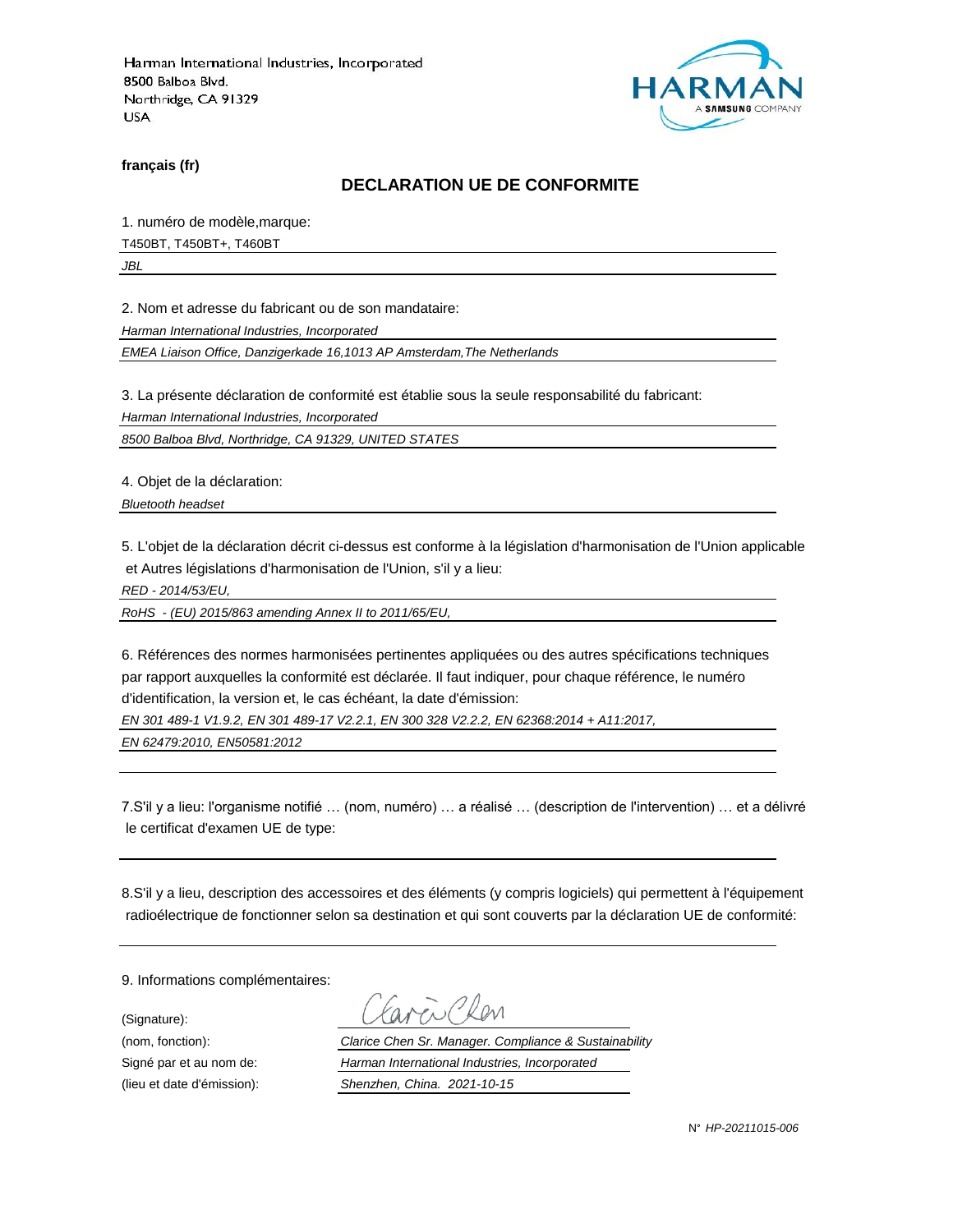

**latviešu valoda (lv)**

# **ES ATBILSTĪBAS DEKLARĀCIJA**

1. Modela Nr.,brand: T450BT, T450BT+, T460BT *JBL*

2. Ražotāja vai viņa pilnvarotā pārstāvja vārds, uzvārds/nosaukums un adrese:

*Harman International Industries, Incorporated*

*EMEA Liaison Office, Danzigerkade 16,1013 AP Amsterdam,The Netherlands*

3. Šī atbilstības deklarācija ir izdota vienīgi uz šāda ražotāja atbildību:

*Harman International Industries, Incorporated*

*8500 Balboa Blvd, Northridge, CA 91329, UNITED STATES*

4. Deklarācijas priekšmets:

*Bluetooth headset*

5. Iepriekš aprakstītais deklarācijas priekšmets atbilst attiecīgajam Savienības saskaņotajam tiesību aktam un Citam Savienības saskaņotajam tiesību aktam, ja piemērojams

*RED - 2014/53/EU,*

*RoHS - (EU) 2015/863 amending Annex II to 2011/65/EU,*

6. Atsauces uz attiecīgajiem izmantojamiem saskaņotajiem standartiem vai uz citām tehniskajām specifikācijām ,attiecībā uz ko tiek deklarēta atbilstība. Atsauces jāuzskaita ar to identifikācijas numuriem un versijām un attiecīgā gadījumā ar izdošanas datumu:

*EN 301 489-1 V1.9.2, EN 301 489-17 V2.2.1, EN 300 328 V2.2.2, EN 62368:2014 + A11:2017,* 

*EN 62479:2010, EN50581:2012*

7. Attiecīgā gadījumā paziņotā struktūra … (nosaukums, numurs) … ir veikusi … (darbības apraksts) … un izdevusi ES tipa pārbaudes sertifikātu:

8.Attiecīgā gadījumā palīgierīču un komponentu apraksts, ieskaitot programmatūras aprakstu,kas nodrošina radioiekārtas paredzēto darbību un uz ko attiecas ES atbilstības deklarācija:

9. Papildinformācija:

(Paraksts):

(vārds, uzvārds, amats): *Clarice Chen Sr. Manager. Compliance & Sustainability* Parakstīts šādas personas vārdā: *Harman International Industries, Incorporated* (izdošanas vieta un datums): *Shenzhen, China. 2021-10-15*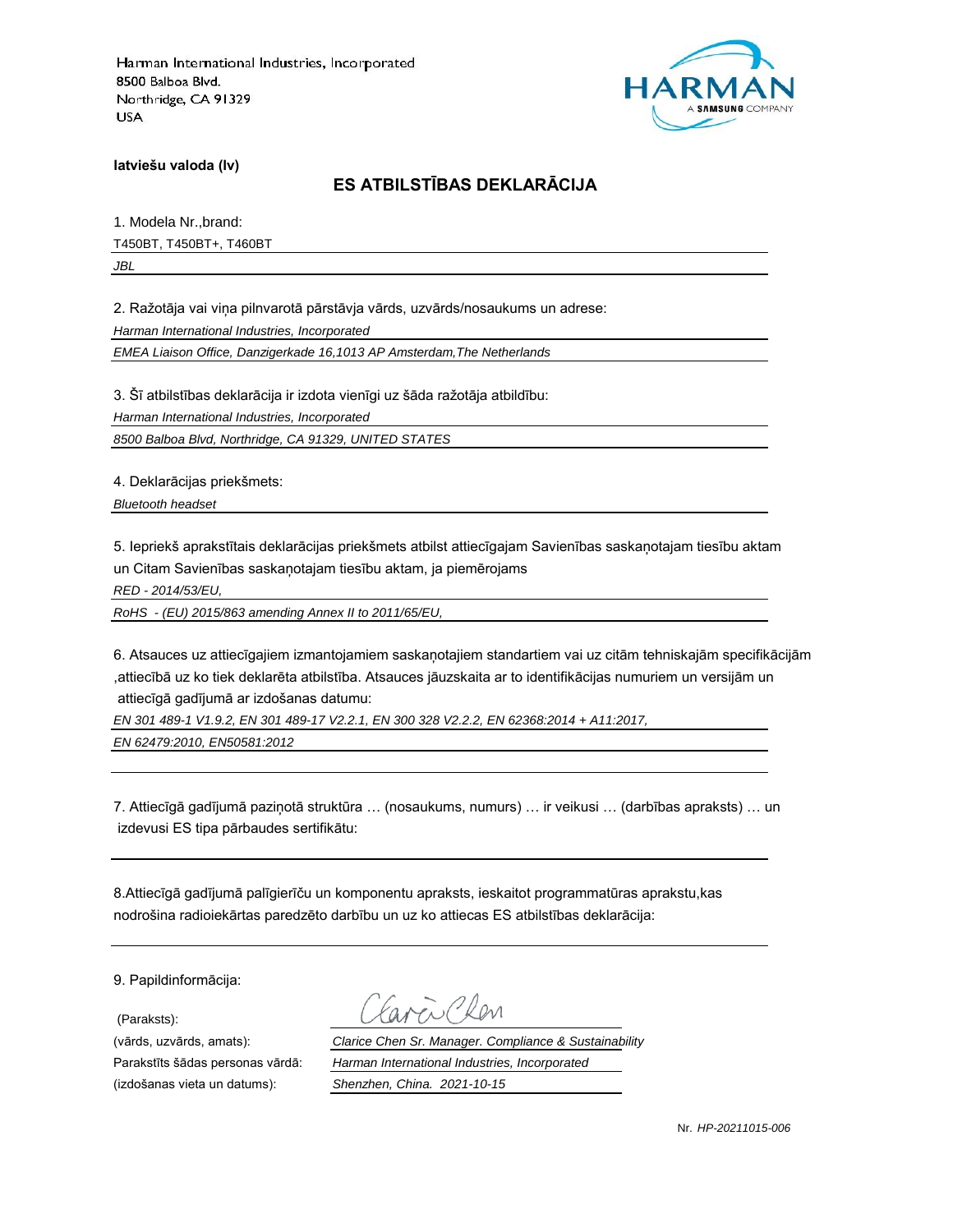

**lietuvių kalba (lt)**

### **ES ATITIKTIES DEKLARACIJA**

1. Modelio Nr., Prekės ženklas: T450BT, T450BT+, T460BT

*JBL*

2. Gamintojo arba jo įgaliotojo atstovo pavadinimas ir adresas:

*Harman International Industries, Incorporated*

*EMEA Liaison Office, Danzigerkade 16,1013 AP Amsterdam,The Netherlands*

3. Ši atitikties deklaracija išduota tik gamintojo atsakomybe:

*Harman International Industries, Incorporated*

*8500 Balboa Blvd, Northridge, CA 91329, UNITED STATES*

4. Deklaracijos objektas:

*Bluetooth headset*

5. Pirmiau aprašytas deklaracijos objektas atitinka susijusius derinamuosius Sąjungos teisės aktus ir kitus derinamuosius Sąjungos teisės aktus, jeigu taikoma.

*RED - 2014/53/EU,*

*RoHS - (EU) 2015/863 amending Annex II to 2011/65/EU,*

6. Nuorodos į susijusius taikytus darniuosius standartus arba kitas technines specifikacijas, pagal kurias buvo deklaruota atitiktis. Nuorodos turi būti išvardijamos nurodant jų identifikacinius numerius,ersijas ir, kai taikoma, paskelbimo datas:

*EN 301 489-1 V1.9.2, EN 301 489-17 V2.2.1, EN 300 328 V2.2.2, EN 62368:2014 + A11:2017,* 

*EN 62479:2010, EN50581:2012*

7. Kai taikytina, notifikuotoji įstaiga … (pavadinimas, numeris)… atliko… (dalyvavimo procese aprašymas) ir išdavė ES tipo tyrimo sertifikatą:

8. Kai taikytina, pagalbinių įtaisų ir komponentų, įskaitant programinę įrangą, kurie leidžia radijo įrenginiams veikti pagal paskirtį ir yra įtraukti į ES atitikties deklaraciją, aprašas:

9. Papildoma informacija:

(Parašas):

(vardas ir pavardė, pareigos): *Clarice Chen Sr. Manager. Compliance & Sustainability* Už ką ir kieno vardu pasirašyta: *Harman International Industries, Incorporated* (išdavimo data ir vieta): *Shenzhen, China. 2021-10-15*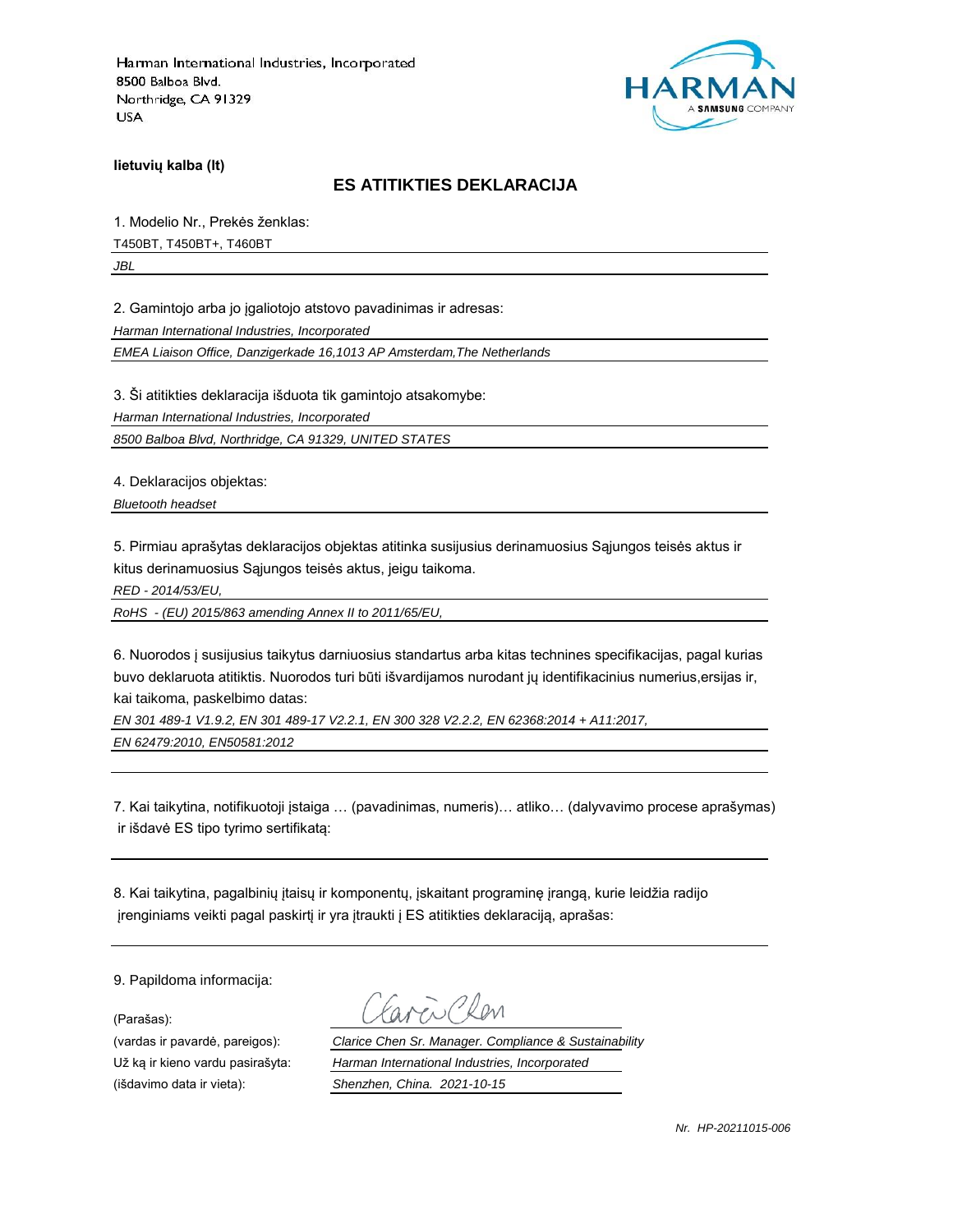

**Nederlands (nl)**

#### **EU-CONFORMITEITSVERKLARING**

1.Model nr.,Merk: T450BT, T450BT+, T460BT

*JBL*

2. Naam en adres van de fabrikant of zijn gemachtigde:

*Harman International Industries, Incorporated*

*EMEA Liaison Office, Danzigerkade 16,1013 AP Amsterdam,The Netherlands*

3. Deze conformiteitsverklaring wordt afgegeven onder volledige verantwoordelijkheid van de fabrikant:

*Harman International Industries, Incorporated*

*8500 Balboa Blvd, Northridge, CA 91329, UNITED STATES*

4. Voorwerp van de verklaring:

*Bluetooth headset*

5.Het hierboven beschreven voorwerp van de verklaring is in overeenstemming met de desbetreffende harmonisatiewetgeving van de Unie en andere harmonisatiewetgeving van de Unie, indien van toepassing: *RED - 2014/53/EU,*

*RoHS - (EU) 2015/863 amending Annex II to 2011/65/EU,*

6. Vermelding van de toegepaste relevante geharmoniseerde normen of van de andere technische specificaties waarop de conformiteitsverklaring betrekking heeft. Bij de opgave van de referenties moeten het identificatie nummer en de versie en, in voorkomend geval, de datum van publicatie worden vermeld:

*EN 301 489-1 V1.9.2, EN 301 489-17 V2.2.1, EN 300 328 V2.2.2, EN 62368:2014 + A11:2017,* 

*EN 62479:2010, EN50581:2012*

7.(Indien van toepassing) De aangemelde instantie … (naam, nummer) … heeft een … (beschrijving van de werkzaamheden) … uitgevoerd en het certificaat van EU-typeonderzoek … afgegeven:

8. Indien van toepassing, beschrijving van de accessoires en onderdelen, die het mogelijk maken dat de radioapparatuur functioneert zoals bedoeld en die onder de EU-conformiteitsverklaring vallen:

9. Aanvullende informatie:

(Handtekening):

(naam, functie): *Clarice Chen Sr. Manager. Compliance & Sustainability* Ondertekend voor en namens: *Harman International Industries, Incorporated* (plaats en datum van afgifte): *Shenzhen, China. 2021-10-15*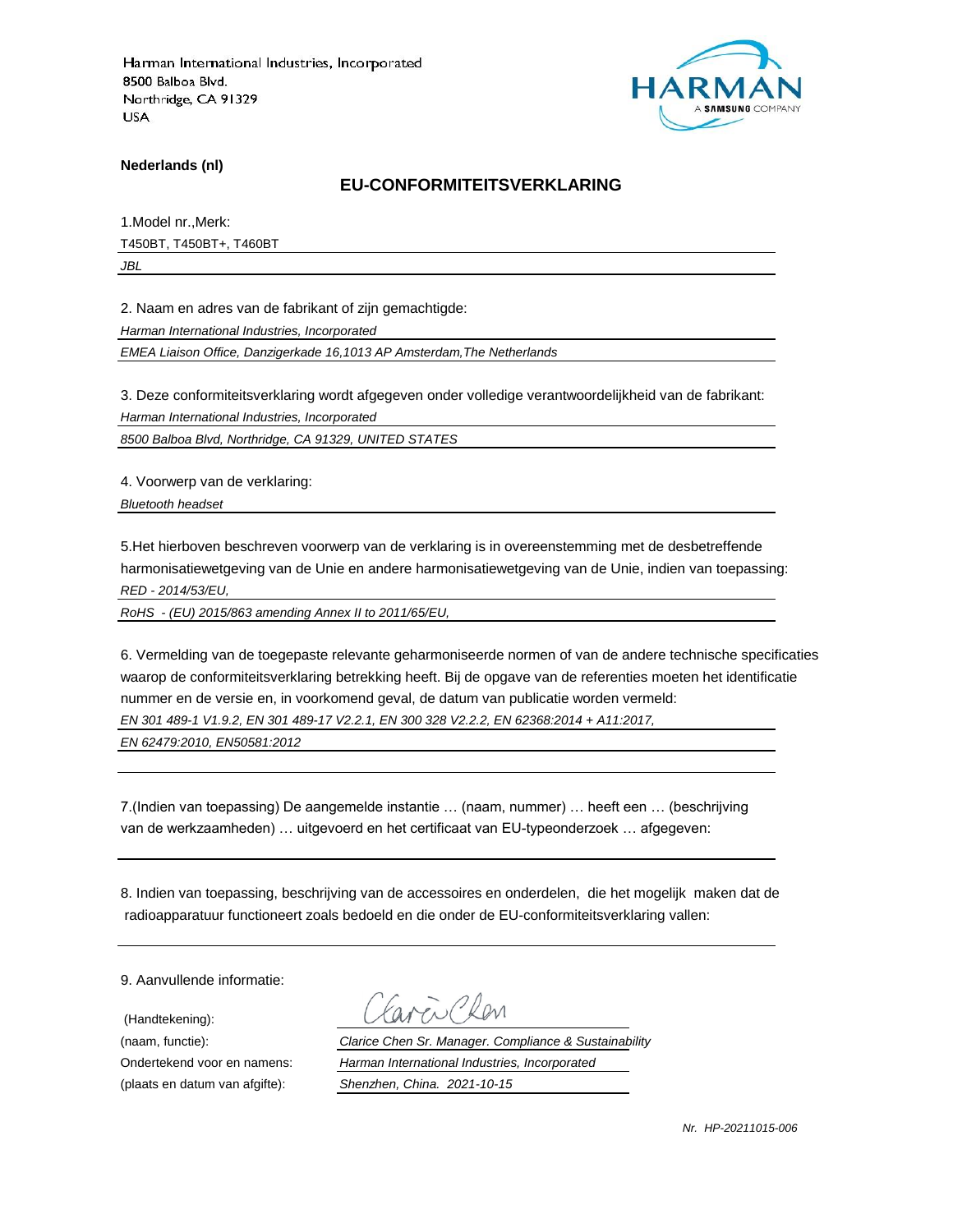

**Română (ro)**

### **DECLARAȚIA UE DE CONFORMITATE**

1. Număr model, marcă:

T450BT, T450BT+, T460BT

*JBL*

2. Denumirea și adresa producătorului sau a reprezentantului său autorizat:

*Harman International Industries, Incorporated*

*EMEA Liaison Office, Danzigerkade 16,1013 AP Amsterdam,The Netherlands*

3. Prezenta declarație de conformitate este emisă pe răspunderea exclusivă a producătorului:

*Harman International Industries, Incorporated*

*8500 Balboa Blvd, Northridge, CA 91329, UNITED STATES*

4.Obiectul declarației:

*Bluetooth headset*

5. Obiectul declarației descris mai sus este în conformitate cu legislația relevantă de armonizare a Uniunii: și După caz, alte acte din legislația de armonizare a Uniunii

*RED - 2014/53/EU,*

*RoHS - (EU) 2015/863 amending Annex II to 2011/65/EU,*

6. Trimiterile la standardele armonizate relevante folosite sau trimiterile la alte specificații tehnice în legătură cu care se declară conformitatea. Referințele sunt enumerate împreună cu numerele de identificare și cu versiunea acestora precum și cu data eliberării, după caz:

*EN 301 489-1 V1.9.2, EN 301 489-17 V2.2.1, EN 300 328 V2.2.2, EN 62368:2014 + A11:2017,* 

*EN 62479:2010, EN50581:2012*

7. După caz, organismul notificat … (denumire, număr) ... a efectuat … (descrierea intervenției) și a emis certificatul de examinare UE de tip:

8. După caz, o descriere a accesoriilor și componentelor, inclusiv a produselor software, care permit echipamentelor radio să funcționeze corespunzător și care sunt incluse în declarația de conformitate:

9. Informații suplimentare:

(Semnătura):

(numele, funcția) : *Clarice Chen Sr. Manager. Compliance & Sustainability* Semnat pentru și în numele: *Harman International Industries, Incorporated* (locul și data emiterii): *Shenzhen, China. 2021-10-15*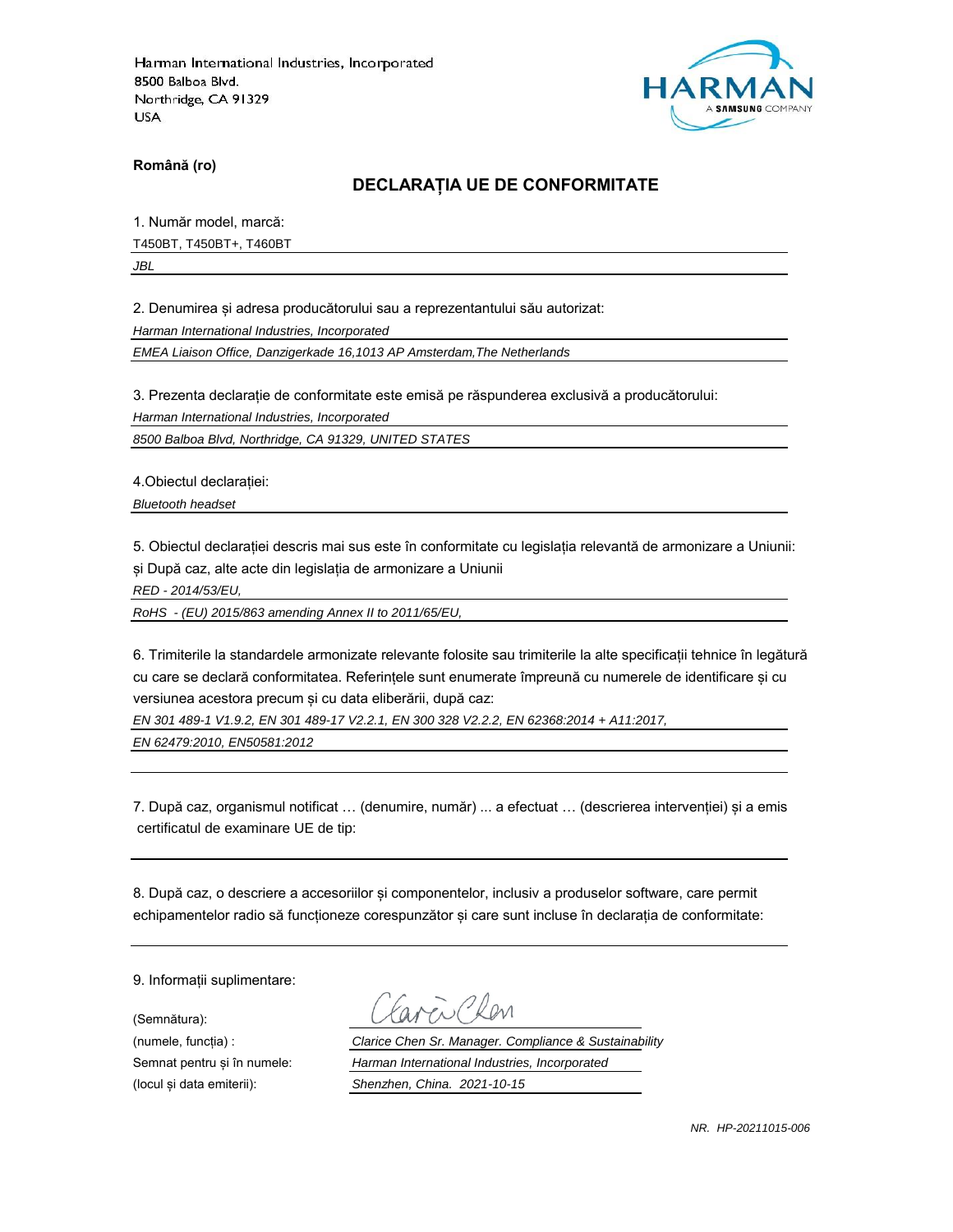

**Suomi (fi)**

### **EU-VAATIMUSTENMUKAISUUSVAKUUTUS**

1. Malli nro.,merkki: T450BT, T450BT+, T460BT

*JBL*

2. Valmistajan tai sen valtuutetun edustajan nimi ja osoite:

*Harman International Industries, Incorporated*

*EMEA Liaison Office, Danzigerkade 16,1013 AP Amsterdam,The Netherlands*

3. Tämä vaatimustenmukaisuusvakuutus on annettu valmistajan yksinomaisella vastuulla:

*Harman International Industries, Incorporated*

*8500 Balboa Blvd, Northridge, CA 91329, UNITED STATES*

4. Vakuutuksen kohde:

*Bluetooth headset*

5. Edellä kuvattu vakuutuksen kohde on asiaa koskevan unionin yhdenmukaistamislainsäädännön vaatimusten mukainen ja Muu unionin yhdenmukaistamissäädös (tapauksen mukaan):

*RED - 2014/53/EU,*

*RoHS - (EU) 2015/863 amending Annex II to 2011/65/EU,*

6. Viittaus niihin asiaankuuluviin yhdenmukaistettuihin standardeihin, joita on käytetty, tai viittaus muihin teknisiin eritelmiin, joiden perusteella vaatimustenmukaisuusvakuutus on annettu. Viittausten luettelossa on mainittava niiden tunnistenumero ja versio ja tapauksen mukaan antopäivä:

*EN 301 489-1 V1.9.2, EN 301 489-17 V2.2.1, EN 300 328 V2.2.2, EN 62368:2014 + A11:2017,* 

*EN 62479:2010, EN50581:2012*

7. Tapauksen mukaan ilmoitettu laitos … (nimi, numero) … suoritti … (toimenpiteen kuvaus) … ja antoi EU-tyyppitarkastustodistuksen: …

8. Tapauksen mukaan kuvaus lisälaitteista ja osista, myös ohjelmistoista, jotka mahdollistavat radiolaitteen käyttötarkoituksen mukaisen käytön ja jotka EU-vaatimustenmukaisuusvakuutus kattaa:

9. Lisätietoja:

(allekirjoitus):

(antamispaikka ja -päivämäärä): *Shenzhen, China. 2021-10-15*

(nimi, tehtävä): *Clarice Chen Sr. Manager. Compliance & Sustainability* Seuraavan puolesta allekirjoittanut: *Harman International Industries, Incorporated*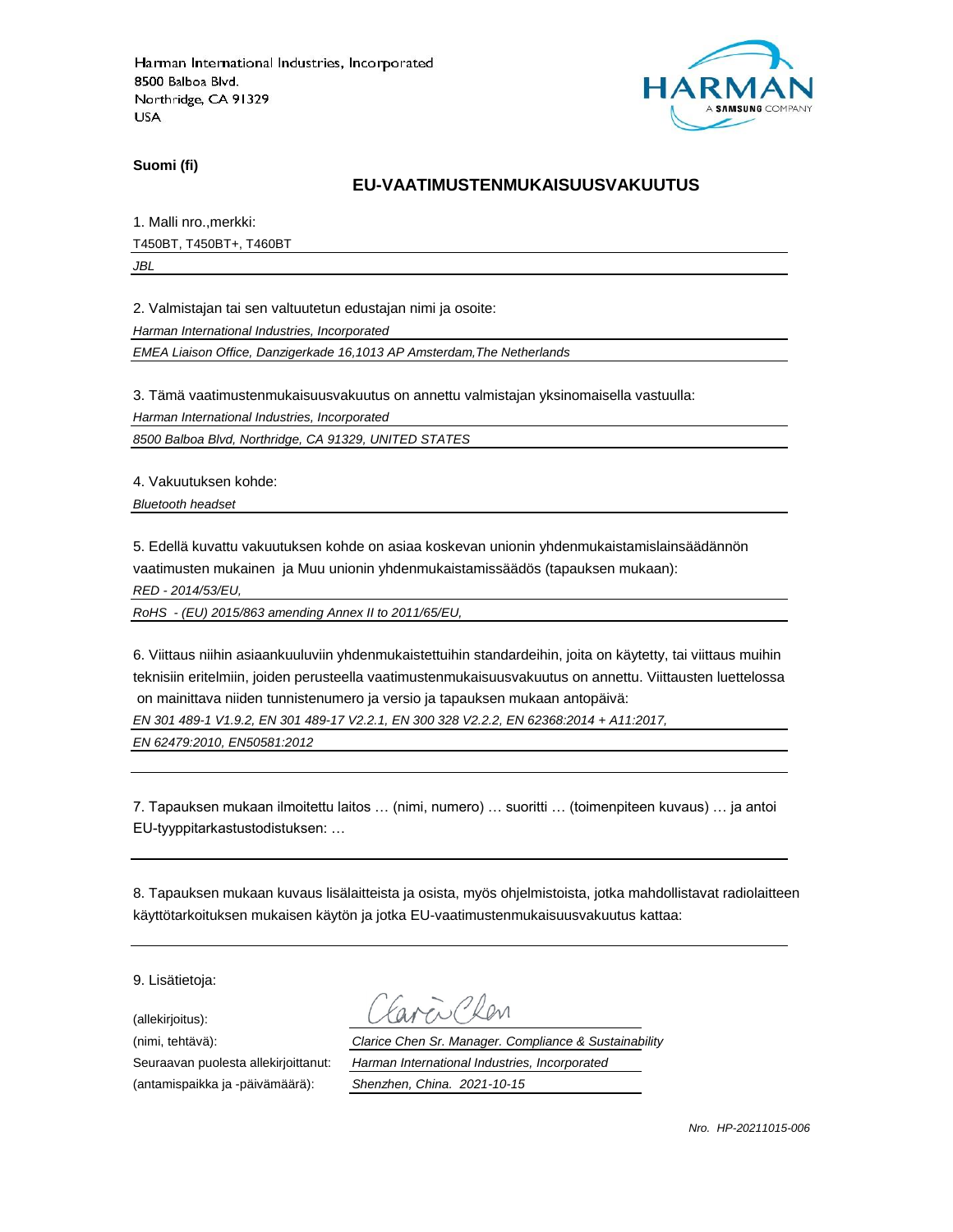

**magyar (hu)**

# **EU-MEGFELELŐSÉGI NYILATKOZAT**

1.Modellazonosító,márka: T450BT, T450BT+, T460BT

*JBL*

2. A gyártó vagy meghatalmazott képviselőjének neve és címe:

*Harman International Industries, Incorporated*

*EMEA Liaison Office, Danzigerkade 16,1013 AP Amsterdam,The Netherlands*

3. Ezt a megfelelőségi nyilatkozatot a gyártó kizárólagos felelőssége mellett adják ki:

*Harman International Industries, Incorporated*

*8500 Balboa Blvd, Northridge, CA 91329, UNITED STATES*

4. A nyilatkozat tárgya:

*Bluetooth headset*

5. A fent ismertetett nyilatkozat tárgya megfelel a vonatkozó uniós harmonizációs jogszabályoknak és adott esetben egyéb uniós harmonizációs jogszabály

*RED - 2014/53/EU,*

*RoHS - (EU) 2015/863 amending Annex II to 2011/65/EU,*

6.Az alkalmazott harmonizált szabványokra való hivatkozás vagy az azokra az egyéb műszaki előírásokra való hivatkozás, amelyekkel kapcsolatban megfelelőségi nyilatkozatot tetteké. A hivatkozásokat az azonosító számokkal együtt és a megfelelő verzió feltüntetésével kell megadni, adott esetben a kiállítás dátumával együtt: *EN 301 489-1 V1.9.2, EN 301 489-17 V2.2.1, EN 300 328 V2.2.2, EN 62368:2014 + A11:2017,* 

*EN 62479:2010, EN50581:2012*

7.A(z) ... (nevű, számú)… bejelentett szervezet adott esetben elvégezte a(z) … (a beavatkozás ismertetése) …, és a következő EU-típusvizsgálati tanúsítványt adta ki:

8. Adott esetben a tartozékok és alkatrészek leírása, ideértve a rádióberendezés rendeltetésszerű használatát lehetővé tévő és az EU-megfelelőségi nyilatkozat hatályába tartozó szoftvereket is:

9. További információk:

(aláírás):

(a kiállítás helye és dátuma): *Shenzhen, China. 2021-10-15*

(név, beosztás): *Clarice Chen Sr. Manager. Compliance & Sustainability* nevében megbízásából írták alá: *Harman International Industries, Incorporated*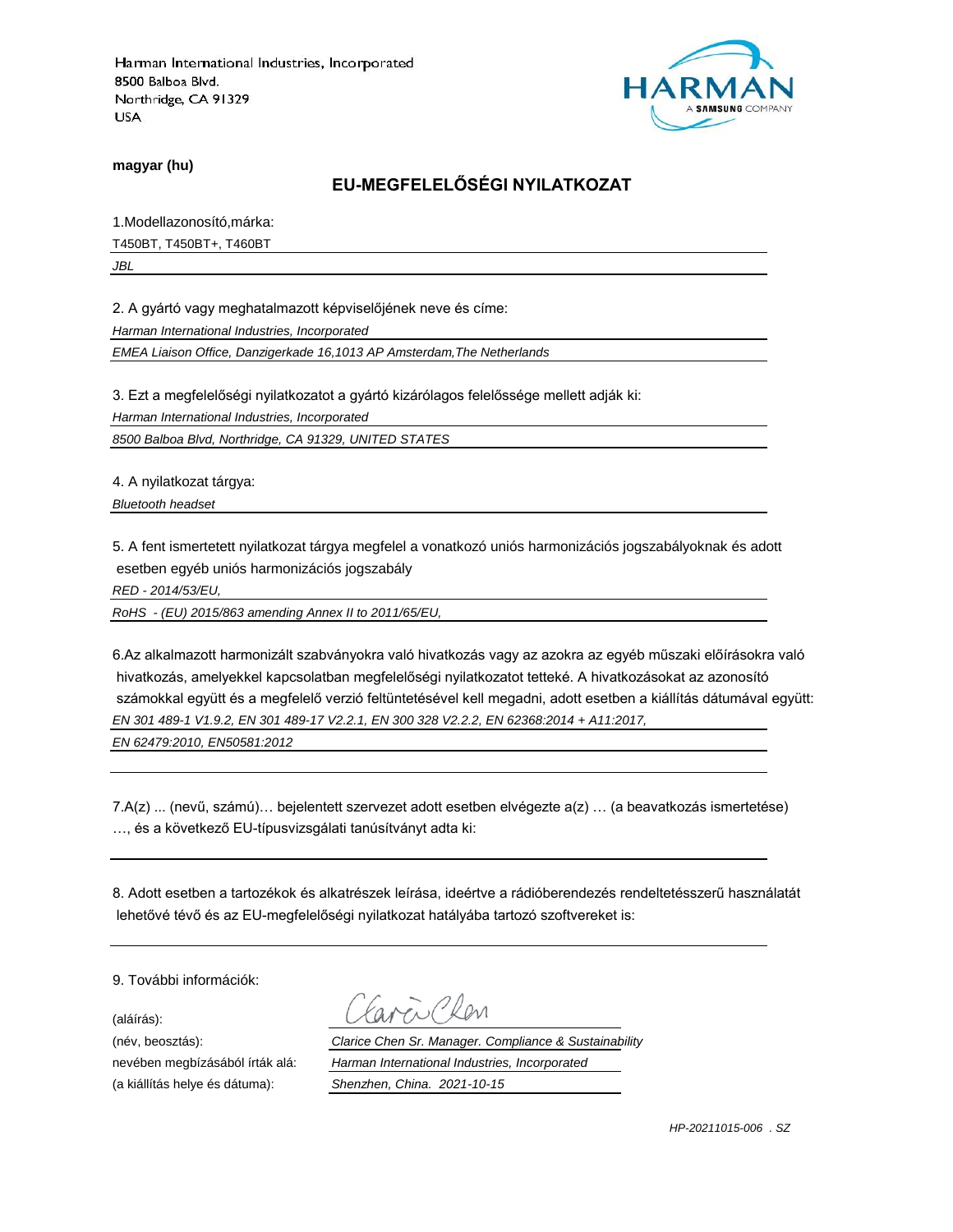

**polski (pl)**

#### **DEKLARACJA ZGODNOŚCI UE**

1. Nazwa modelu,Marka:

T450BT, T450BT+, T460BT

*JBL*

2. Nazwa i adres producenta lub jego upoważnionego przedstawiciela:

*Harman International Industries, Incorporated*

*EMEA Liaison Office, Danzigerkade 16,1013 AP Amsterdam,The Netherlands*

3. Niniejszą deklarację zgodności wydaje się na wyłączną odpowiedzialność producenta:

*Harman International Industries, Incorporated*

*8500 Balboa Blvd, Northridge, CA 91329, UNITED STATES*

4. Przedmiot deklaracji:

*Bluetooth headset*

5.Wymieniony powyżej przedmiot niniejszej deklaracji jest zgodny z odnośnymi wymaganiami unijnego prawodawstwa harmonizacyjnego i innym unijnym prawodawstwem harmonizacyjnym, w stosownych przypadkach:

*RED - 2014/53/EU,*

*RoHS - (EU) 2015/863 amending Annex II to 2011/65/EU,*

6. Odwołania do odnośnych norm zharmonizowanych, które zastosowano, lub do innych specyfikacji technicznych,w stosunku do których deklarowana jest zgodność. Odwołania muszą być podane wraz z ich numerami identyfika cyjnymi i wersjami oraz w stosownych przypadkach z datą wydania: *EN 301 489-1 V1.9.2, EN 301 489-17 V2.2.1, EN 300 328 V2.2.2, EN 62368:2014 + A11:2017,* 

*EN 62479:2010, EN50581:2012*

7. W stosownych przypadkach, jednostka notyfikowana … (nazwa, numer) … przeprowadziła … (opis interwencji) … i wydała certyfikat badania typu UE:

8.W stosownych przypadkach, opis elementów dodatkowych lub komponentów, w tym oprogramowania , które umoż liwiają działanie urządzenia radiowego zgodnie z przeznaczeniem i które są objęte deklaracją zgodności UE:

9. Informacje dodatkowe:

(podpis):

 $\sum_{\ell}$ 

(imię i nazwisko, stanowisko): *Clarice Chen Sr. Manager. Compliance & Sustainability* Podpisano w imieniu: *Harman International Industries, Incorporated* (miejsce i data wydania): *Shenzhen, China. 2021-10-15*

*NR. HP-20211015-006*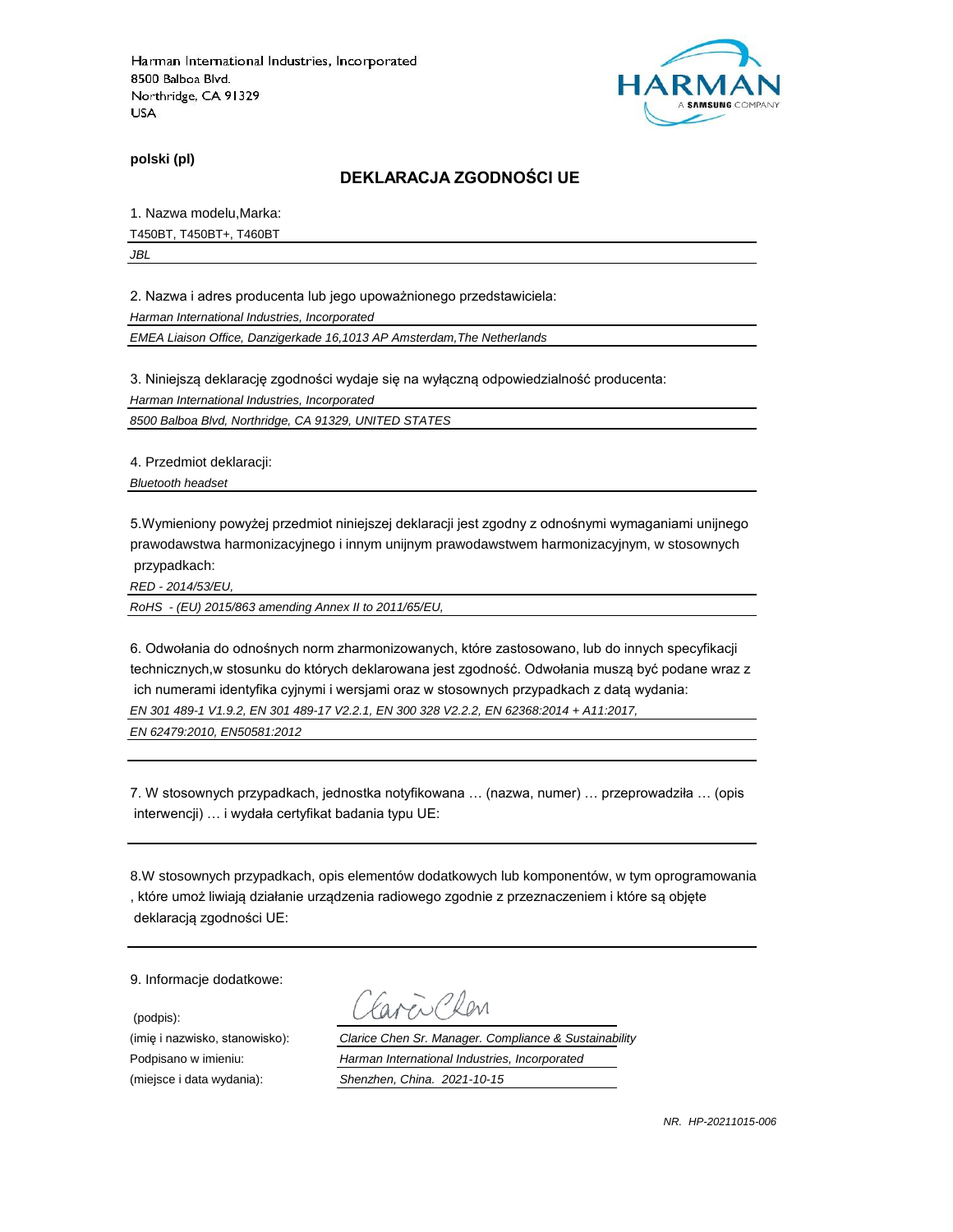

**slovenčina (sk)**

# **EÚ VYHLÁSENIE O ZHODE**

1.Číslo modelu,brand: T450BT, T450BT+, T460BT

*JBL*

2. Meno a adresa výrobcu alebo jeho splnomocneného zástupcu:

*Harman International Industries, Incorporated*

*EMEA Liaison Office, Danzigerkade 16,1013 AP Amsterdam,The Netherlands*

3. Toto vyhlásenie o zhode sa vydáva na výhradnú zodpovednosť výrobcu.:

*Harman International Industries, Incorporated*

*8500 Balboa Blvd, Northridge, CA 91329, UNITED STATES*

4.Predmet vyhlásenia:

*Bluetooth headset*

5. Uvedený predmet vyhlásenia je v zhode s príslušnými harmonizačnými právnymi predpismi Únie a Prípadne ďalšie harmonizačné právne predpisy Únie:

*RED - 2014/53/EU,*

*RoHS - (EU) 2015/863 amending Annex II to 2011/65/EU,*

6. Odkazy na príslušné použité harmonizované normy alebo odkazy na iné technické špecifikácie, v súvislosti s ktorými sa zhoda vyhlasuje. V rámci odkazov sa musí uviesť identifikačné číslo a verzia a prípadne dátum vydania:

*EN 301 489-1 V1.9.2, EN 301 489-17 V2.2.1, EN 300 328 V2.2.2, EN 62368:2014 + A11:2017, EN 62479:2010, EN50581:2012*

7. Prípadne: notifikovaný orgán … (názov, číslo) … vykonal … (opis zásahu) … a vydal certifikát EÚ skúšky typu:

8. V príslušných prípadoch opis príslušenstva a komponentov vrátane softvéru, ktoré umožňujú rádiovému zariadeniu fungovať v súlade so zamýšľaným účelom, a na ktoré sa vzťahuje EÚ vyhlásenie o zhode:

9. Doplňujúce informácie:

(podpis):

(meno, funkcia): *Clarice Chen Sr. Manager. Compliance & Sustainability* Podpísané za a v mene: *Harman International Industries, Incorporated* (miesto a dátum vydania): *Shenzhen, China. 2021-10-15*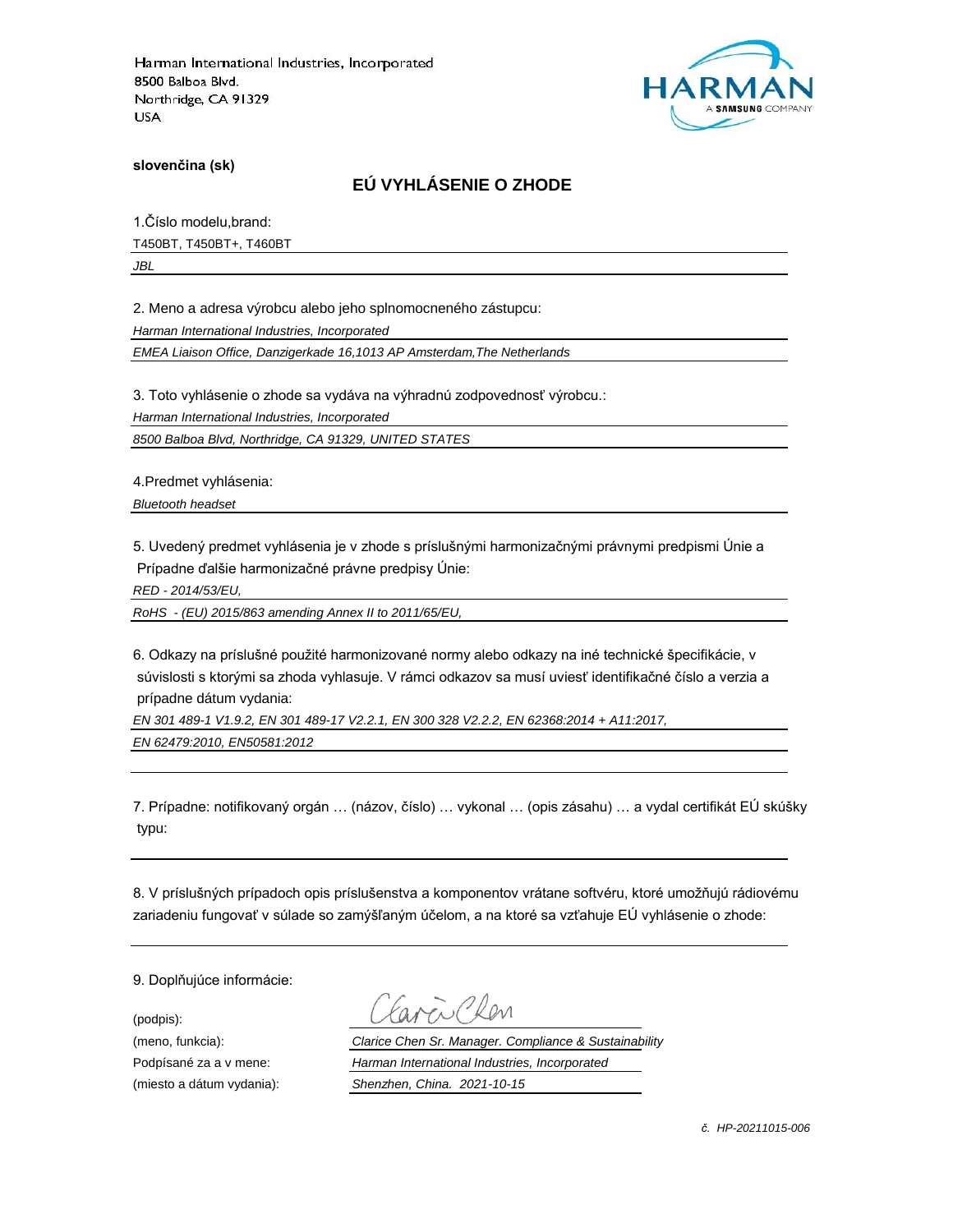

**svenska (sv)**

# **EU-FÖRSÄKRAN OM ÖVERENSSTÄMMELSE**

1. Modell nr.,varumärke**:** T450BT, T450BT+, T460BT *JBL*

2. Namn på och adress till tillverkaren eller dennes representant:

*Harman International Industries, Incorporated*

*EMEA Liaison Office, Danzigerkade 16,1013 AP Amsterdam,The Netherlands*

3. Denna försäkran om överensstämmelse utfärdas på tillverkarens eget ansvar:

*Harman International Industries, Incorporated*

*8500 Balboa Blvd, Northridge, CA 91329, UNITED STATES*

4. Föremål för försäkran:

*Bluetooth headset*

5. Föremålet för försäkran ovan överensstämmer med den relevanta unionslagstiftningen om harmon -isering och Annan harmoniserad unionslagstiftning i förekommande fall

*RED - 2014/53/EU,*

*RoHS - (EU) 2015/863 amending Annex II to 2011/65/EU,*

6.Hänvisningar till de relevanta harmoniserade standarder som använts eller hänvisningar till andra tekniska specifikationer enligt vilka överensstämmelsen försäkras. Hänvisningar måste förtecknas tillsammans med identifieringsnummer och version och i förekommande fall datum för utfärdande:

*EN 301 489-1 V1.9.2, EN 301 489-17 V2.2.1, EN 300 328 V2.2.2, EN 62368:2014 + A11:2017,* 

*EN 62479:2010, EN50581:2012*

7. I tillämpliga fall: det anmälda organet ... (namn, nummer) ... har utfört ... (beskrivning av åtgärd) ... och utfärdat EU- typprovningsintyg:

8. I förekommande fall en beskrivning av tillbehör och komponenter, inklusive programvara, som gör det möjligt för radioutrustningen att fungera som avsett och som täcks av en EU-försäkran om överensstämmelse:

9. Ytterligare information:

(namnteckning):

Fre Clev

(namn, befattning): *Clarice Chen Sr. Manager. Compliance & Sustainability* Undertecknat för: *Harman International Industries, Incorporated* (ort och datum) *Shenzhen, China. 2021-10-15*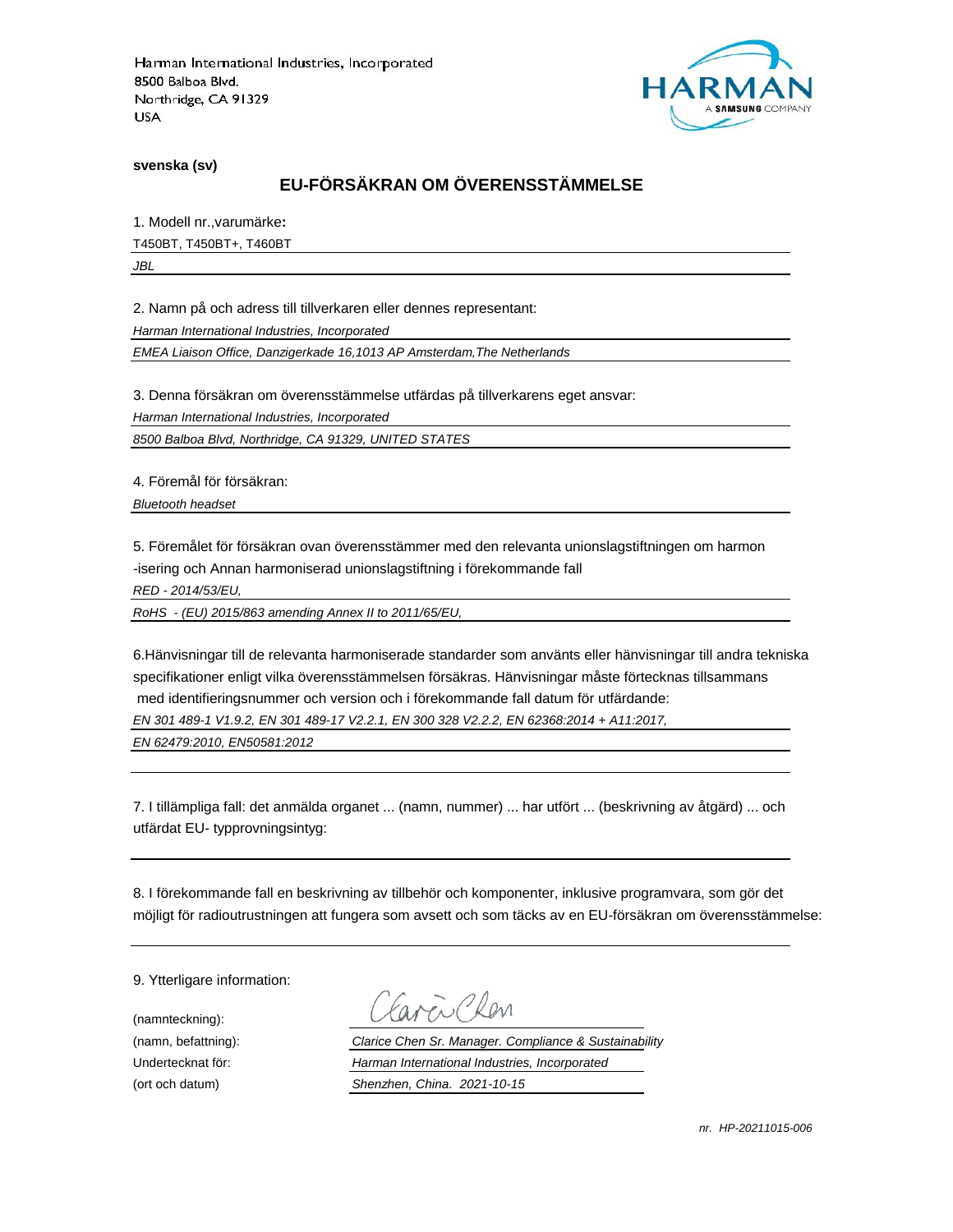

**Malti (mt)**

## **DIKJARAZZJONI TA' KONFORMITÀ TAL-UE**

1.Il-mudell Nru.,marka: T450BT, T450BT+, T460BT *JBL*

2. L-isem u l-indirizz tal-manifattur jew tar-rappreżentant awtorizzat tiegħu:

*Harman International Industries, Incorporated*

*EMEA Liaison Office, Danzigerkade 16,1013 AP Amsterdam,The Netherlands*

3. Din id-dikjarazzjoni tal-konformità tinħareg taħt ir-responsabbiltà unika tal-manifattur:

*Harman International Industries, Incorporated*

*8500 Balboa Blvd, Northridge, CA 91329, UNITED STATES*

4.L-għan tad-dikjarazzjoni:

*Bluetooth headset*

5. L-għan tad-dikjarazzjoni deskritt hawn fuq huwa konformi mal-leġiżlazzjoni ta' armonizzazzjoni rilevanti tal -Unjon u Leġiżlazzjoni dwar l-armonizzazzjoni oħra tal-Unjoni meta tkun applikabbli

*RED - 2014/53/EU,*

*RoHS - (EU) 2015/863 amending Annex II to 2011/65/EU,*

6. Ir-referenzi għall-istandards armonizzati rilevanti li ntużaw, jew ir-referenzi għall-ispeċifikazzjonijiet tekniċi l-oħrajn li skonthom qed tiġi ddikjarata l-konformità: Ir-referenzi jridu jiġu elenkati bin-numru tal-identifikazzjoni u l-verżjoni tagħhom u, fejn applikabbli, id-data tal-ħruġ:

*EN 301 489-1 V1.9.2, EN 301 489-17 V2.2.1, EN 300 328 V2.2.2, EN 62368:2014 + A11:2017,* 

*EN 62479:2010, EN50581:2012*

7.Meta applikabbli, il-korp notifikat … (l-isem, in-numru) … wettaq… (deskrizzjoni tal-intervent) … u ħareġ iċ-ċertifikat tal-eżami tat-tip tal-UE:

8. Fejn applikabbli, deskrizzjoni tal-aċċessorji u il-komponenti, inkluż is-softwer, li jippermettu t-tagħmir tar -radju jopera kif intiż u koperti mid-dikjarazzjoni tal-konformità tal-UE:

9. Informazzjoni addizzjonali:

(firma):

EN CRON

(isem, funzjoni): *Clarice Chen Sr. Manager. Compliance & Sustainability* Iffirmat għal u f'isem: *Harman International Industries, Incorporated* (post u data tal-ħruġ): *Shenzhen, China. 2021-10-15*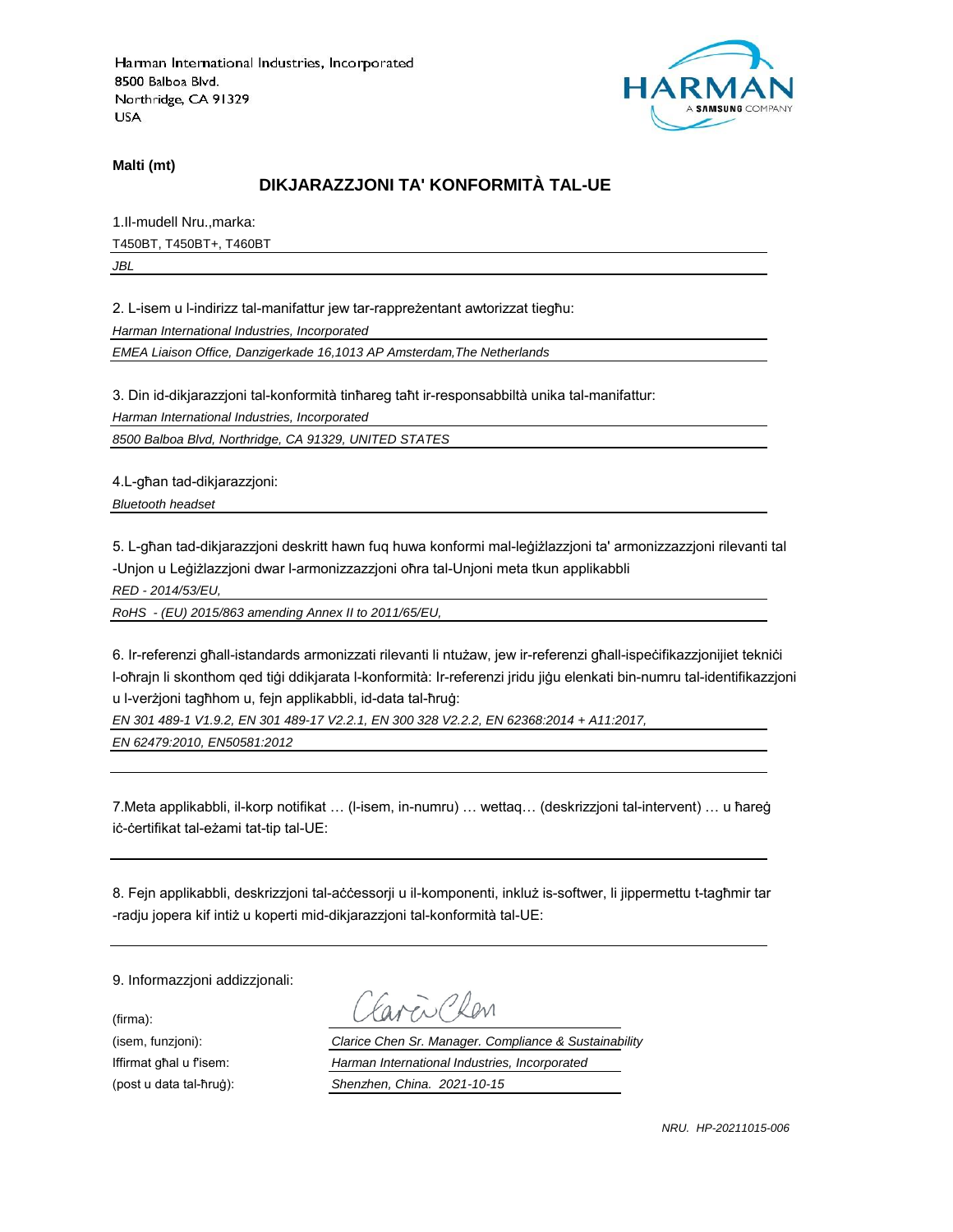

**português (pt)**

## **DECLARAÇÃO UE DE CONFORMIDADE**

1. Modelo Nº.,marca: T450BT, T450BT+, T460BT

*JBL*

2. Nome e endereço do fabricante ou do respetivo mandatário:

*Harman International Industries, Incorporated*

*EMEA Liaison Office, Danzigerkade 16,1013 AP Amsterdam,The Netherlands*

3. A presente declaração de conformidade é emitida sob a exclusiva responsabilidade do fabricante:

*Harman International Industries, Incorporated*

*8500 Balboa Blvd, Northridge, CA 91329, UNITED STATES*

4. Objeto da declaração:

*Bluetooth headset*

5.O objeto da declaração acima mencionada está em conformidade com a legislação de harmonização da União aplicável, Outra legislação de harmonização da União, se aplicável:

*RED - 2014/53/EU,*

*RoHS - (EU) 2015/863 amending Annex II to 2011/65/EU,*

6. Referências às normas harmonizadas aplicáveis utilizadas ou às outras especificações técnicas em relação às quais a conformidade é declarada. As referências devem ser enumeradas com os respetivos números de identificação e versão e, se for caso disso, a data de emissão:

*EN 301 489-1 V1.9.2, EN 301 489-17 V2.2.1, EN 300 328 V2.2.2, EN 62368:2014 + A11:2017,* 

*EN 62479:2010, EN50581:2012*

7. Se aplicável, o organismo notificado: (nome, número)... efetuou… (descrição da intervenção)… e emitiu o certificado de exame UE de tipo:

8. Se aplicável, descrição dos acessórios e/ou componentes, incluindo o software, que permitem que o equipamento de rádio funcione conforme o pretendido, abrangidos pela declaração UE de conformidade:

9. Informações complementares:

(assinatura):

Chen

(nome, cargo) : *Clarice Chen Sr. Manager. Compliance & Sustainability* Assinado por e em nome de: *Harman International Industries, Incorporated* (local e data de emissão) *Shenzhen, China. 2021-10-15*